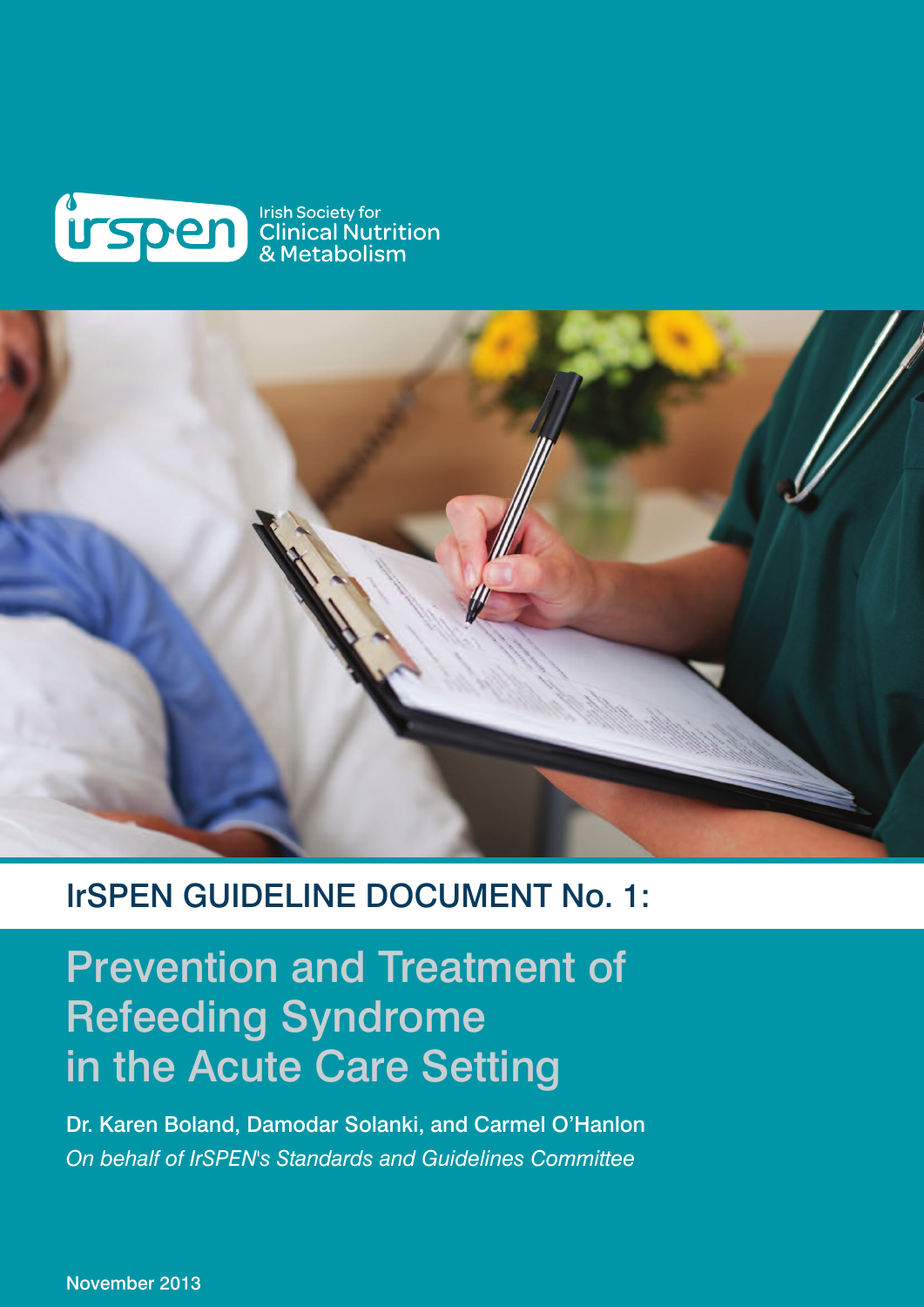

### **About IrSPEN**

The Irish Society for Clinical Nutrition and Metabolism (IrSPEN) is a multidisciplinary organisation dedicated to optimising the identification and management of patients at nutritional risk, both in hospital and community settings.

Founded in 2010 with the support of the Irish Society of Gastroenterology (ISG), the Irish Nutrition and Dietetic Institute (INDI) and the Irish Section of the Nutrition Society, IrSPEN members include clinicians, dietitians, nutritionists and other health professionals from clinical practice, research and education. Together our aim is to combat malnutrition by optimising the nutritional management of patients in hospital and the community.

### **The Key Aims of IrSPEN**

IrSPEN aims to advance Ireland as a model of best practice in clinical nutrition by:

- Ensuring early identification of those at risk of disease-related malnutrition.
- Ensuring safe, efficacious and high quality nutritional care for all patients both in hospital and the community
- Promoting research that advances our knowledge or practice of clinical nutrition in Ireland



**www.irspen.ie**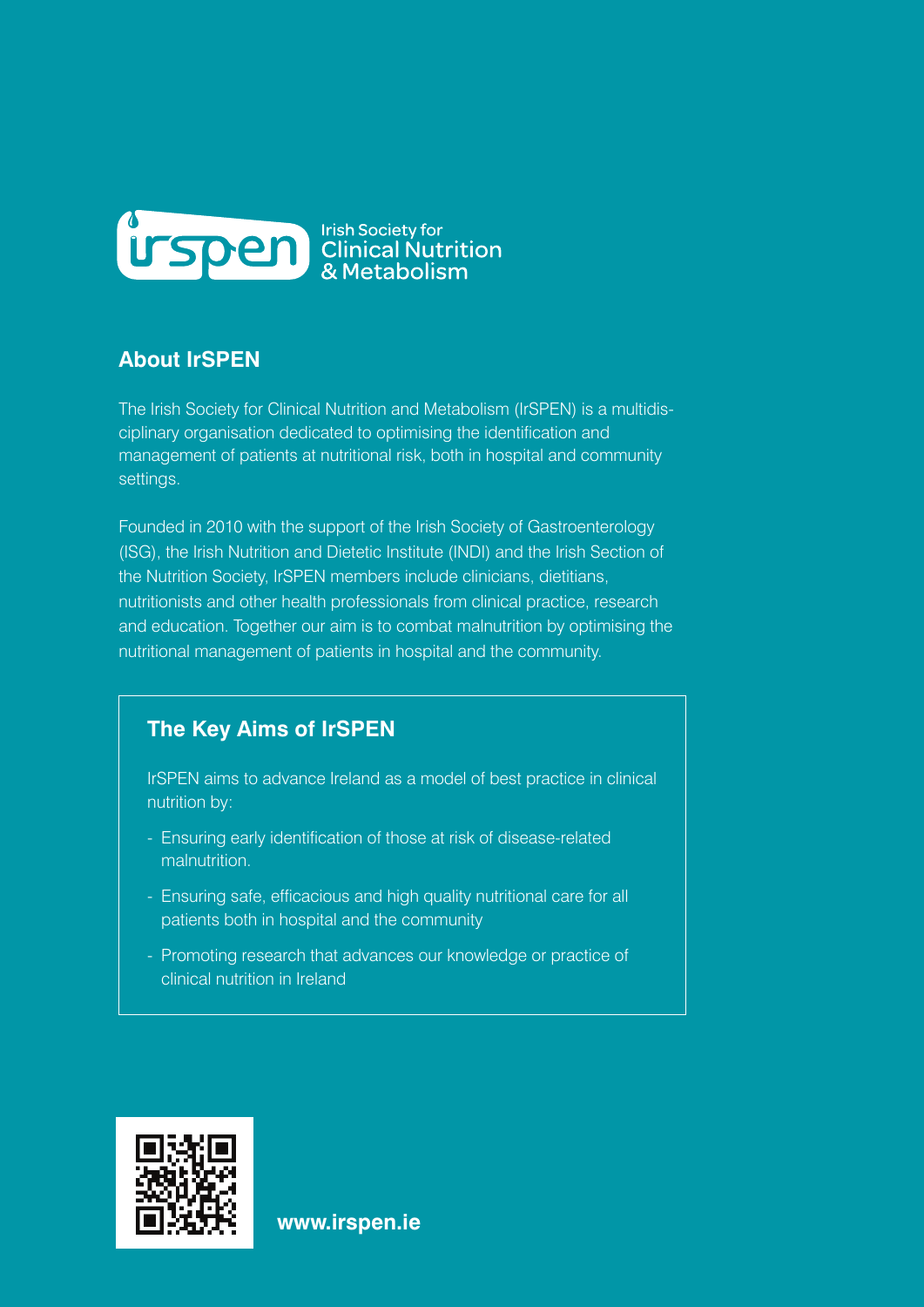# **Contents**

| Abbreviations<br>з<br>Foreword<br>4<br><b>Executive Summary</b><br>5<br><b>Key Recommendations</b><br>6<br>Introduction<br>7<br>1.<br>Background<br>1.1<br>Scope<br>1.2<br>Purpose<br>1.3<br><b>Refeeding Syndrome Overview</b><br>2.<br>9<br>Pathogenesis<br>2.1<br>Consequences of electrolyte derangement<br>2.2<br><b>Risk of Refeeding Syndrome</b><br>12<br>3.<br>Background<br>3.1<br>Incidence of refeeding syndrome in Ireland<br>3.2<br>Malnutrition risk<br>3.3<br>Incidence of malnutrition in Ireland and across Europe<br>3.4<br><b>Prevention and Treatment</b><br>14<br>4.<br>Overview of prevention and treatment<br>4.1<br>Identification of patients at risk of refeeding syndrome<br>4.2<br>Nutritional screening<br>4.3<br>Initial management and monitoring of patients at risk<br>4.4<br>Electrlolye repletion<br>4.5<br>Implementation of guidelines<br>4.6<br>Developing an Improved Model of Care<br>5.<br>17<br>Audit template as a tool to monitor quality of local practice<br>5.1<br>5.2<br>Focus on education<br>Integrated approach<br>5.3<br><b>Appendix 1:</b> Identification and management of patients at risk of refeeding syndrome<br>(sample for local adaptation)<br>18<br>Appendix 2: Electrolyte replacement guidelines (sample for local adaptation)<br>19<br>Appendix 3: Audit tool (sample for local adaptation)<br>23<br>References<br>24<br>27<br>Acknowledgements | <b>CHAPTER TITLE</b> |  | <b>PAGE</b> |
|-------------------------------------------------------------------------------------------------------------------------------------------------------------------------------------------------------------------------------------------------------------------------------------------------------------------------------------------------------------------------------------------------------------------------------------------------------------------------------------------------------------------------------------------------------------------------------------------------------------------------------------------------------------------------------------------------------------------------------------------------------------------------------------------------------------------------------------------------------------------------------------------------------------------------------------------------------------------------------------------------------------------------------------------------------------------------------------------------------------------------------------------------------------------------------------------------------------------------------------------------------------------------------------------------------------------------------------------------------------------------------------------------------------------|----------------------|--|-------------|
|                                                                                                                                                                                                                                                                                                                                                                                                                                                                                                                                                                                                                                                                                                                                                                                                                                                                                                                                                                                                                                                                                                                                                                                                                                                                                                                                                                                                                   |                      |  |             |
|                                                                                                                                                                                                                                                                                                                                                                                                                                                                                                                                                                                                                                                                                                                                                                                                                                                                                                                                                                                                                                                                                                                                                                                                                                                                                                                                                                                                                   |                      |  |             |
|                                                                                                                                                                                                                                                                                                                                                                                                                                                                                                                                                                                                                                                                                                                                                                                                                                                                                                                                                                                                                                                                                                                                                                                                                                                                                                                                                                                                                   |                      |  |             |
|                                                                                                                                                                                                                                                                                                                                                                                                                                                                                                                                                                                                                                                                                                                                                                                                                                                                                                                                                                                                                                                                                                                                                                                                                                                                                                                                                                                                                   |                      |  |             |
|                                                                                                                                                                                                                                                                                                                                                                                                                                                                                                                                                                                                                                                                                                                                                                                                                                                                                                                                                                                                                                                                                                                                                                                                                                                                                                                                                                                                                   |                      |  |             |
|                                                                                                                                                                                                                                                                                                                                                                                                                                                                                                                                                                                                                                                                                                                                                                                                                                                                                                                                                                                                                                                                                                                                                                                                                                                                                                                                                                                                                   |                      |  |             |
|                                                                                                                                                                                                                                                                                                                                                                                                                                                                                                                                                                                                                                                                                                                                                                                                                                                                                                                                                                                                                                                                                                                                                                                                                                                                                                                                                                                                                   |                      |  |             |
|                                                                                                                                                                                                                                                                                                                                                                                                                                                                                                                                                                                                                                                                                                                                                                                                                                                                                                                                                                                                                                                                                                                                                                                                                                                                                                                                                                                                                   |                      |  |             |
|                                                                                                                                                                                                                                                                                                                                                                                                                                                                                                                                                                                                                                                                                                                                                                                                                                                                                                                                                                                                                                                                                                                                                                                                                                                                                                                                                                                                                   |                      |  |             |
|                                                                                                                                                                                                                                                                                                                                                                                                                                                                                                                                                                                                                                                                                                                                                                                                                                                                                                                                                                                                                                                                                                                                                                                                                                                                                                                                                                                                                   |                      |  |             |
|                                                                                                                                                                                                                                                                                                                                                                                                                                                                                                                                                                                                                                                                                                                                                                                                                                                                                                                                                                                                                                                                                                                                                                                                                                                                                                                                                                                                                   |                      |  |             |
|                                                                                                                                                                                                                                                                                                                                                                                                                                                                                                                                                                                                                                                                                                                                                                                                                                                                                                                                                                                                                                                                                                                                                                                                                                                                                                                                                                                                                   |                      |  |             |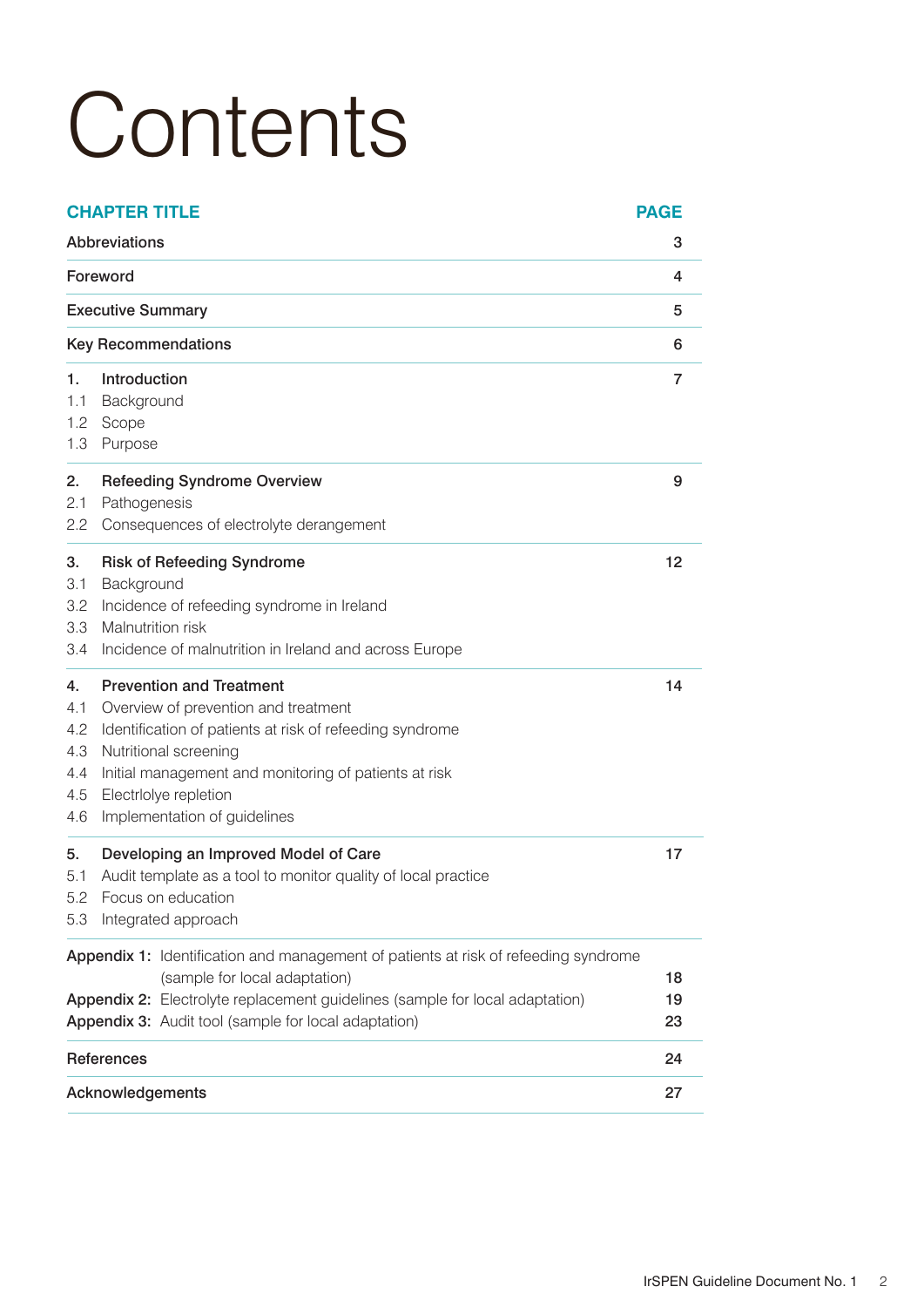# Abbreviations

| <b>ASPEN</b>  | American Society for Parenteral and Enteral Nutrition      |
|---------------|------------------------------------------------------------|
| <b>ATP</b>    | Adenosine triphosphate                                     |
| <b>ESPEN</b>  | European Society for Clinical Nutrition and Metabolism     |
| <b>INDI</b>   | Irish Nutrition and Dietetic Institute                     |
| <b>IrSPEN</b> | Irish Society for Clinical Nutrition and Metabolism        |
| <b>ISG</b>    | Irish Society of Gastroenterology                          |
| <b>IPNEC</b>  | Intersociety Professional Nutrition Education Consortium   |
| <b>MDT</b>    | Multidisciplinary team                                     |
| <b>MUST</b>   | Malnutrition Universal Screening Tool                      |
| NG            | Nasogastric feeding tube                                   |
| <b>NICE</b>   | National Institute for Health and Clinical Excellence (UK) |
| <b>PEG</b>    | Percutaneous endoscopic gastrostomy                        |
| <b>RFS</b>    | Refeeding syndrome                                         |
| U&E           | Urea and electrolytes                                      |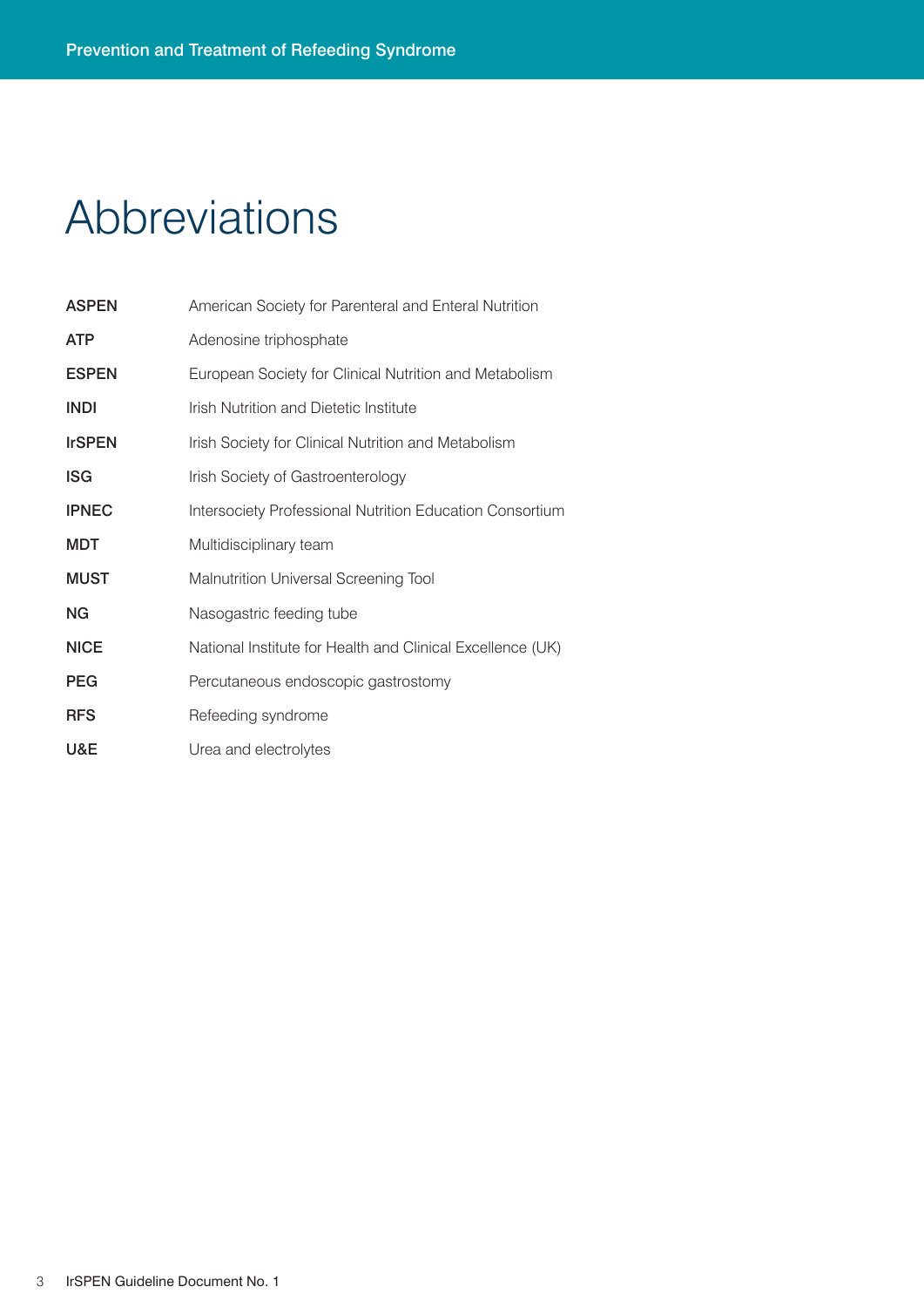# Foreword



#### **Professor Frank Murray**

Risk of refeeding syndrome is a common high stakes medical condition. While it can be relatively easily prevented and treated, identification of patients at risk remains a major challenge. The personal and economic cost of failing to identify and manage such patients is substantial, yet awareness of the condition remains poor amongst clinicians, and protocols aimed at its prevention and effective management are lacking in many hospitals, both locally and internationally. This initiative by IrSPEN to highlight this area is a significant step forward for us here in Ireland.

This guideline is systematically organized and includes clearly presented sections on risk identification, prevention and management. It also provides a helpful audit tool and calls for an integrated approach to management across the important disciplines involved. There is also a useful guideline on electrolyte replacement.

The authors, Karen Boland, Damodar Solanki, and Carmel O'Hanlon deserve great credit in undertaking the production of these guidelines on behalf of IrSPEN. I commend their implementation to all hospitals.



#### **Professor John V Reynolds – Chairman IrSPEN**

Disease-related malnutrition is estimated to affect around 140,000 people in Ireland at a cost of at least €1.4 billion per year. Nearly one in three adults admitted to hospital in Ireland are at moderate to high risk of malnutrition, much of which goes undetected and untreated until advanced. A key focus of our activities in IrSPEN is therefore to promote routine nutritional screening of patients so that those in need of nutritional support can be identified promptly and treated at the earliest opportunity.

However, refeeding previously starved, malnourished patients must be done with the utmost care, whether enterally or parenterally. All healthcare staff must be made aware of the potential risk of refeeding syndrome, a potentially fatal condition if patients at high risk are not properly identified and the necessary care taken in the first days of feeding to avoid the problem.

These guidelines, and the work of IrSPEN, aim to advance the standards of nutritional care in Ireland in line with best international practice. To that end, I would urge clinicians to ensure that the recommendations in this guideline are adopted within their hospitals, so that this highly preventable but under-recognised condition can be avoided.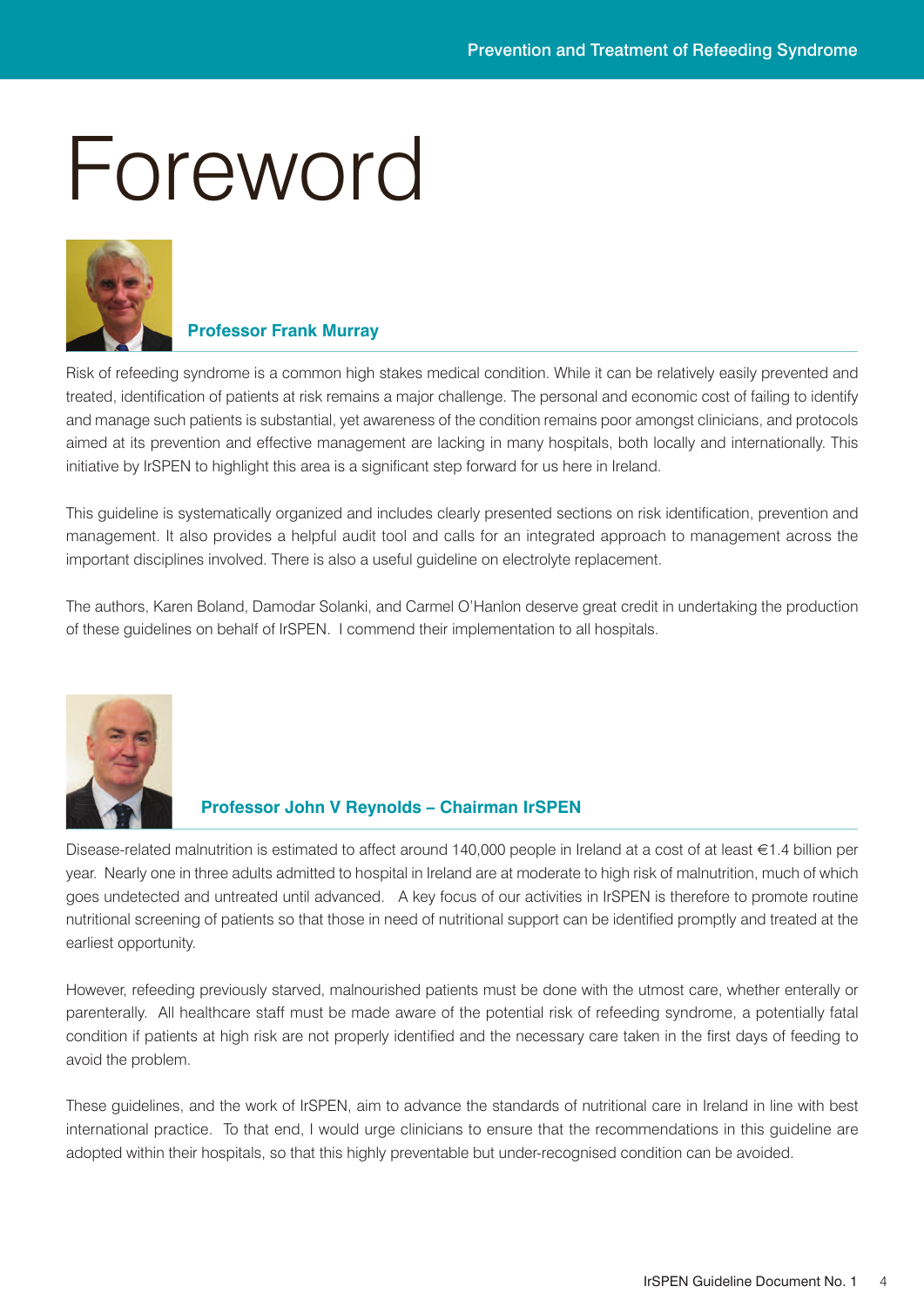### Executive Summary

- **1.** Refeeding syndrome (RFS) refers to serious metabolic disturbances that can occur in starved and/or malnourished patients on recommencement of feeding, either enterally or parenterally.
- **2.** The condition typically appears in the first days of refeeding and is potentially fatal if not recognised promptly.
- **3.** As few hospitals audit the occurrence of RFS, the incidence of the condition is unknown and undoubtedly variable, depending on whether protocols aimed at its prevention are in place. The incidence of patients at risk of RFS has been established from one local audit in a Dublin teaching hospital at 22% of acute medical and surgical admissions, of which 9% went on to develop signs of the condition. Hence, it can be assumed that all hospitals regularly see and treat patients at high risk of the condition.
- **4.** RFS is easily prevented if those at high risk of this condition are identified prior to the initiation of feeding. This makes it essential for all hospitals to implement protocols to ensure that a risk evaluation is conducted prior to instituting any enteral or parenteral feeding and that those at high risk are managed accordingly. (Sample protocols are provided for adaptation in the Appendices)
- **5.** The presence or severity of one or more of the following features is used to determine a patient's risk of developing the condition:
	- a. Little of no nutritional intake in recent past.
	- b. Significant weight loss.
	- c. Low BMI (underweight).
	- d. Electrolyte disturbance, specifically low phosphate, potassium and/or magnesium prior to feeding.

e. History of alcohol abuse or drugs including diuretics, insulin, chemotherapy and/or antacids.

Certain conditions are more likely to be associated with RFS and should be taken into consideration in assessing overall risk.

**Note:** A decision tree to determining and rating a patient's risk of RFS is provided as appendix 1.

- **6.** This guideline document outlines a practical approach to the identification and management of patients at risk of refeeding syndrome. Through publication of this document, we hope to increase awareness of this condition, which has real and profound consequences for patients.
- **7.** Guidelines presented here can be adapted for local protocol development in accordance with local procedures for policy and guideline development.

*Disclaimer:*

This document is intended as a guide in identifying and treating people at risk of refeeding syndrome. IrSPEN disclaims any liability to any *healthcare provider, patient or other person affected by this resource.*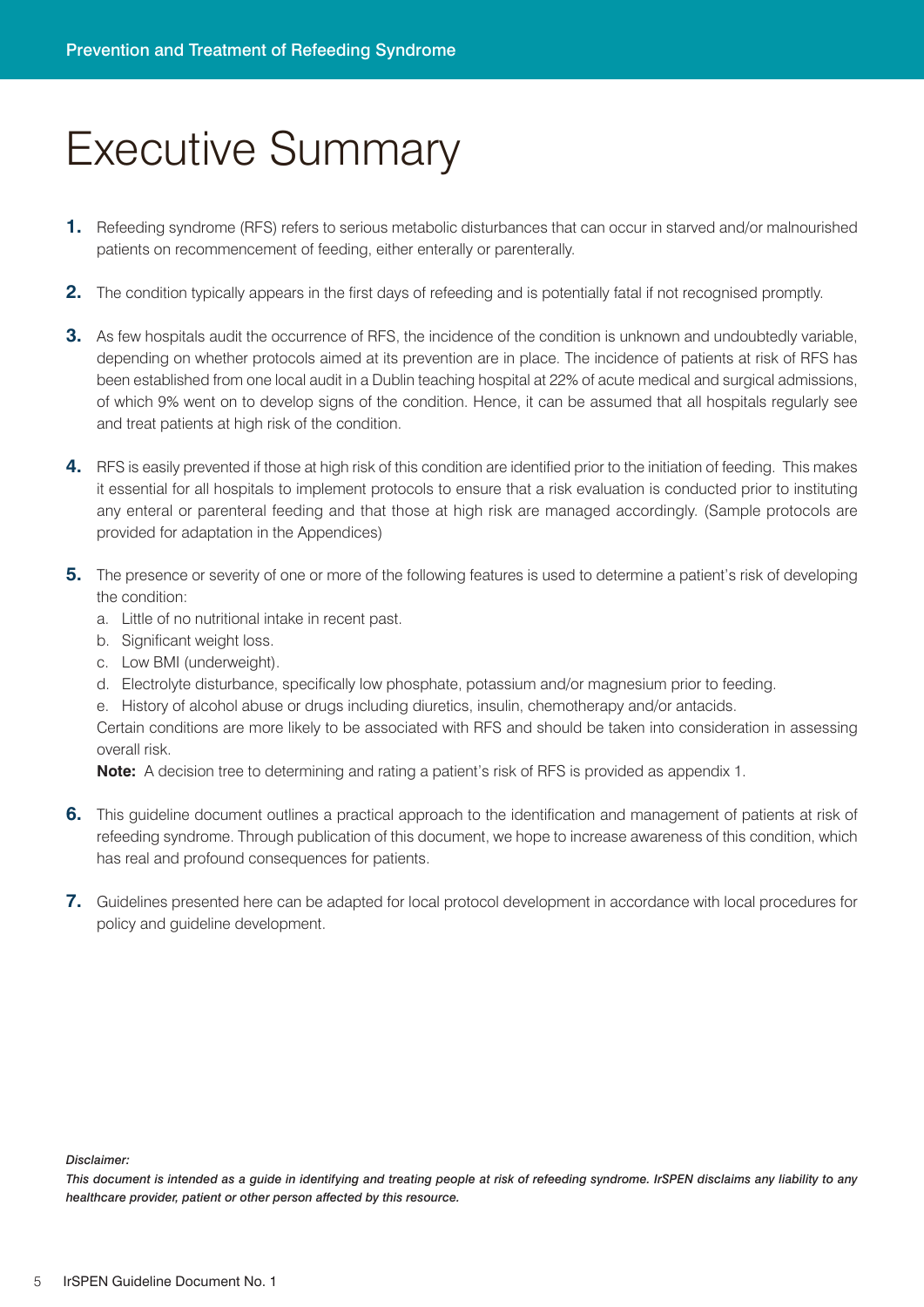# Key Recommendations

#### **1. Development and implementation of local protocols – an integrated approach**

Local protocols for the identification, prevention and treatment of refeeding syndrome should be part of a hospital-wide routine nutritional screening programme. An integrated approach to the prevention and treatment of refeeding syndrome is fundamental to providing high quality care to patients at risk, with access to appropriate expertise, e.g. dietetic services.

Local protocols should be developed with multidisciplinary input and should include:

- A systematic approach to identify and rate a patients degree of risk of refeeding syndrome. *(See Appendix 1)*
- A management plan for at risk patients that highlights strategies and treatment plans that may prevent or at least reduce the risk of morbidity and mortality associated with refeeding syndrome. *(See Appendix 1)*
- Practical guidelines for the replacement of electrolytes in patients at risk of refeeding syndrome. *(See appendix 2 for* sample guidelines developed in one Dublin acute teaching hospital. Note these guidelines are meant for patients with normal renal function. Issues related to nutritional care of pregnant women require specialist consideration and referral. *We would recommend that each individual institution consider the implementation of their own guidelines based on the formulations available on their wards.)*

#### **2. Nutritional screening**

People admitted to hospital or attending an outpatient clinic for the first time should be screened for the risk of malnutrition using a validated screening tool. This is important to enable early and effective interventions that prevent and treat malnutrition. Routine nutritional screening should include screening for refeeding syndrome risk. Screening on admission to acute care will result in early identification of patients at risk of refeeding syndrome and will allow for appropriate implementation of local protocols to prevent and manage patients at risk.

#### **3. Education and training**

Nutrition education should be a requirement on the curriculum of medical and nursing professions, pharmacists, dietitians and other healthcare workers. IrSPEN have committed to continuing medical education in the field of nutrition and have consistently focused attention on the identification and management of refeeding syndrome. This topic should be included as part of routine continuing professional development.

#### **4. Auditing practice and outcomes**

We advocate ongoing audit of local practices and rates of refeeding syndrome in order to objectively monitor the benefits of local guidelines and improve the nutritional care of our patient population. Completion of the audit cycle with repeated practice audit is fundamental to the success of these guidelines. To facilitate this, a sample audit template is presented which can be adapted for local use. *(See Appendix 3)*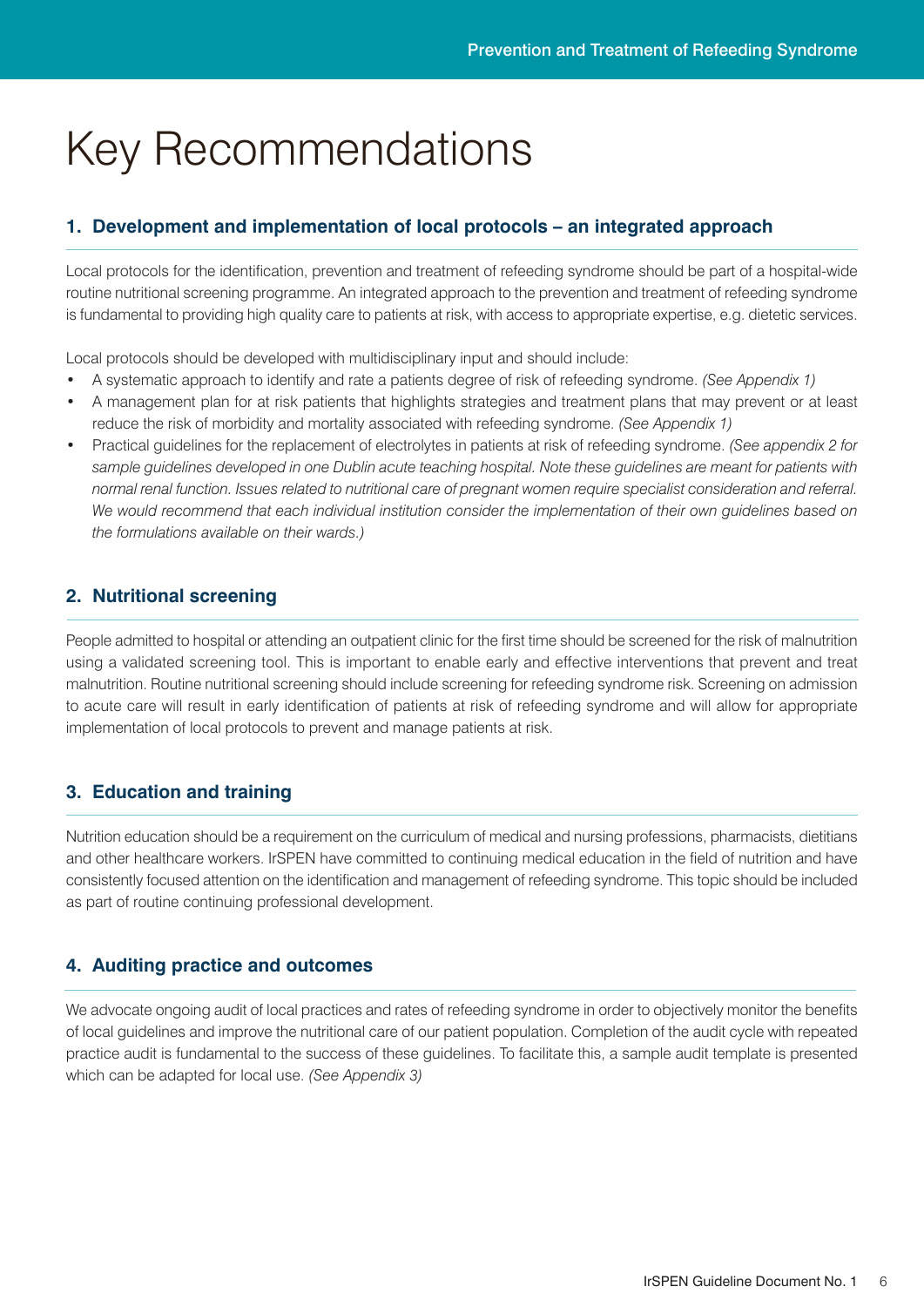# 1. Introduction

#### **1.1 Background**

Refeeding syndrome refers to biochemical and clinical symptoms and abnormalities caused by shifts in electrolyte and fluid balance in malnourished patients upon recommencement of feeding, both enteral and parenteral <sup>(1)</sup>. This is a potentially fatal condition which may be successfully managed and even prevented if detected early, and if those at a high risk of this condition are appropriately identified in a prompt and efficient manner. The identification of patients at risk of, or suffering from malnutrition has become a focus for health services in Ireland and internationally as data emerge about the heavy economic burden associated with malnutrition and its clinical consequences <sup>(2)</sup>. Routine nutrition screening for all patients accessing health services in the community and in the hospital setting has been recommended by the European Society for Clinical Nutrition and Metabolism (ESPEN) and the European Union itself <sup>(3)</sup>. Growing education and support of screening for malnutrition offers an opportunity to reinforce the importance of screening for risk of refeeding syndrome among these patients at the healthcare interface.

#### **1.2 Scope**

These guidelines have been compiled as a guide to addressing the issues around refeeding syndrome in adults over the age of 18 years. Issues related to nutritional care of pregnant women require specialist consideration and referral. Guidance is offered, particularly with respect to electrolyte repletion, in the context of normal renal function, and should be interpreted within the unique clinical context presented with each patient.

#### **1.3 Purpose**

The purpose of this guideline document is to summarise current practices with regard to the identification of patients at risk of refeeding syndrome, and their subsequent management. Drawing from National Institute of Health and Clinical Excellence (NICE) guideline document CG32 (4) and other sources, we offer a template to aid the development of local hospital guidelines by clinicians and clinical nutritionists/dietitians.

Furthermore, we advocate ongoing audit of local practices and rates of refeeding syndrome in order to objectively monitor the benefits of local guidelines and improve the nutritional care of our patient population. A sample audit template has been included for this purpose. Through publication of this document, we hope to increase awareness of this condition, which has real and profound consequences for patients.

Refeeding syndrome is known to be a widely under-diagnosed illness leading to preventable morbidity and mortality in high-risk groups. Many studies based around the distribution of questionnaires to healthcare professionals have been performed to assess the attitudes of doctors and nurses to diagnosis and treatment of refeeding syndrome. Both doctors and nurses declare that their knowledge of refeeding syndrome and their ability to assess patients who are at a high risk of this condition is not satisfactory. In one study of healthcare professionals in Scandinavian countries, these findings were replicated, but the healthcare professionals were divided into two groups, internal medicine and gastroenterology. Those working within the field of gastroenterology reported more confidence with regard to the diagnosis and management of the complications of malnutrition, but still declared that they believed their knowledge was suboptimal (5,6) .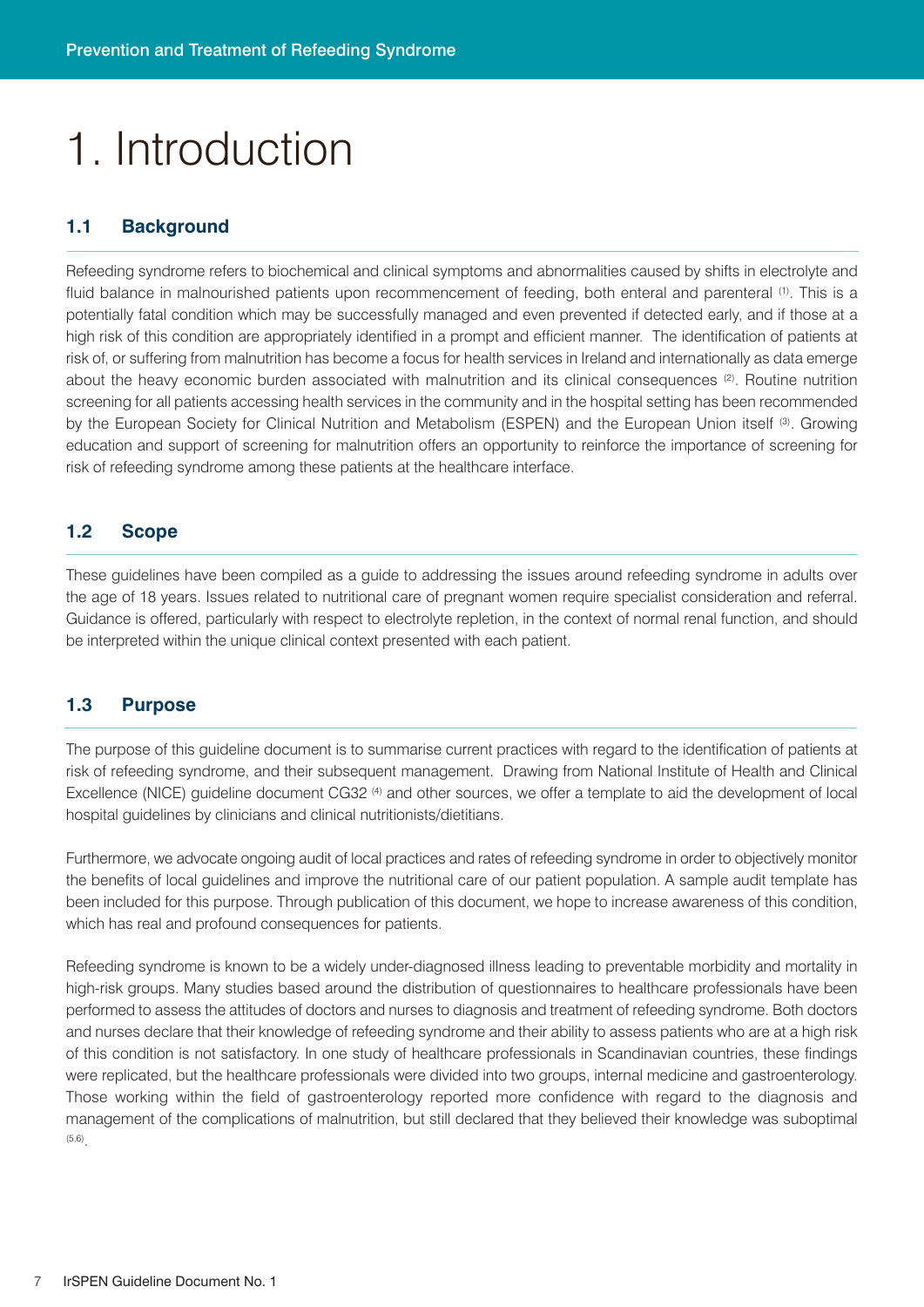Many healthcare institutions now heavily emphasise the importance of multidisciplinary management of nutritional needs of patients with greater input from nutrition and dietetic services. Indeed, studies indicate that the development of nutrition teams within hospitals improves nutritional status of patients and the management of these issues, with more successful implementation of screening and other nutritional guidelines <sup>(7)</sup>. Healthcare professionals should have an awareness of core patient groups at risk of refeeding syndrome, its manifestations and its management. Working groups have been previously established through the Intersociety Professional Nutrition Education Consortium (IPNEC) aiming to drive nutrition education, and focusing on complications of malnutrition such as refeeding syndrome through improvements in clinician knowledge ®. These guidelines share the same core goals, of improving nutritional care through education.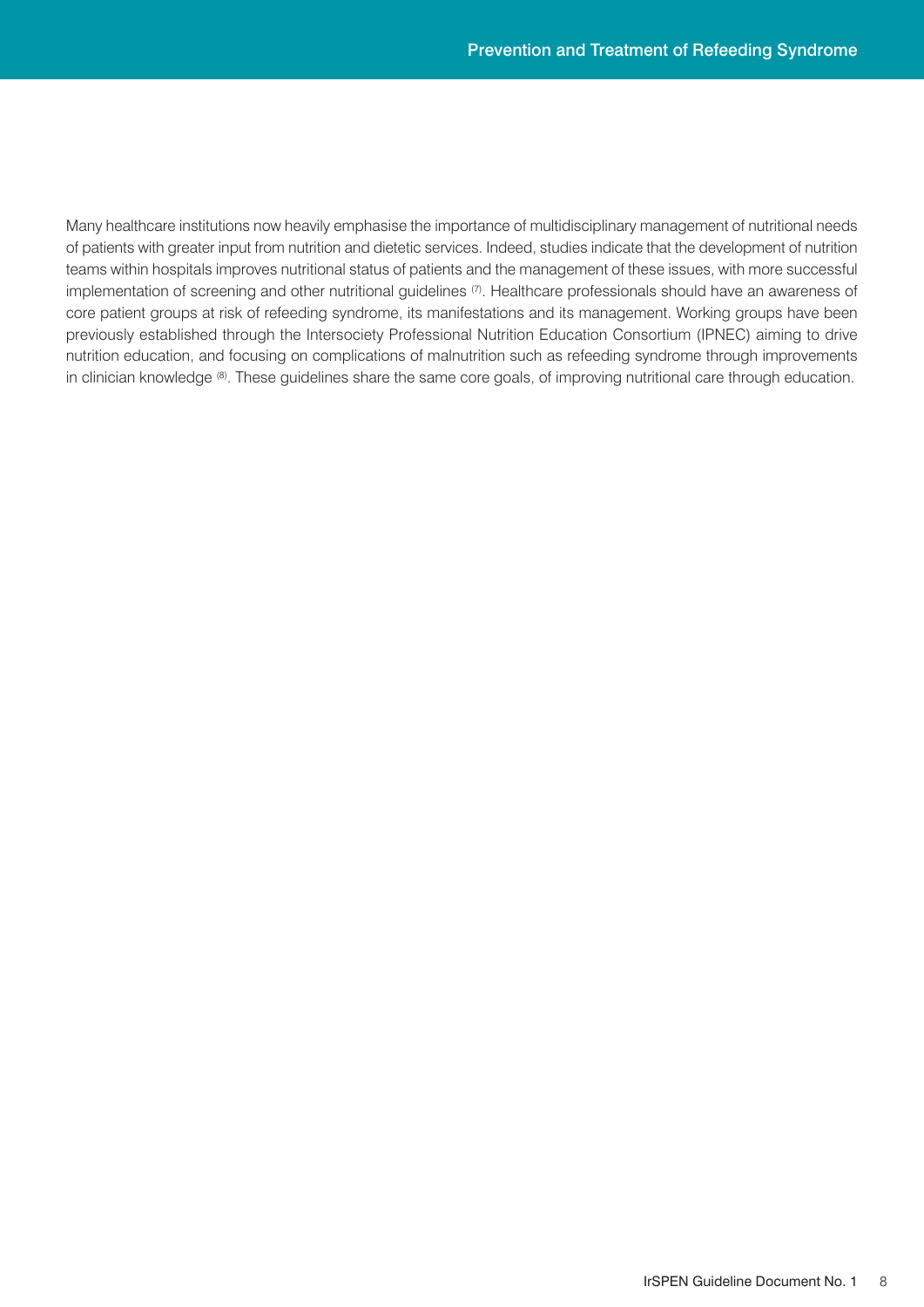# 2. Refeeding Syndrome Overview

#### **2.1 Pathogenesis**

Refeeding syndrome is characterised classically by deranged phosphate, potassium and magnesium balance within the body, although abnormalities in the metabolism of glucose and levels of sodium and water balance are widely recognised to contribute to the considerable morbidity and mortality associated with this condition (9) . The consumption of cofactors of metabolism, in particular thiamine, has its own associated consequences. The true incidence of refeeding syndrome is unknown and this relates somewhat to the lack of a definition that is widely accepted by the medical community <sup>(1)</sup>.

The mechanism of refeeding syndrome is based on a series of interrelated biochemical changes occurring within the body as metabolism alters following a period of starvation. During starvation or prolonged fasting, physiology is altered to compensate for the profound reduction in glucose and energy intake. As insulin levels drop, glucagon levels rise, and the body derives its energy from glycogen stores and a biochemical shift to gluconeogenesis. Ketones and free fatty acids become the primary source of energy, and ketone body use is reduced peripherally in tissues so that, initially, protein and muscle breakdown is avoided. Fatty acids are enrolled as the primary source of energy and gluconeogenesis is then dramatically reduced by the liver <sup>(10)</sup>. However, prolongation of this physiological state eventually leads to catabolism and loss of lean body mass (11) . Intracellular minerals such as phosphate are depleted, although initially serum levels remain within normal limits as depletion occurs primarily of intracellular stores (12) . Other metabolic cofactors and vitamins or micronutrients such as thiamine are also lost and depleted.

During refeeding, the reintroduction of glucose induces a series of profound biochemical changes within the body, which will be briefly outlined here.

- As feeding occurs, the changes undertaken by the body during prolonged starvation suddenly shift, as carbohydrate metabolism once again becomes the primary focus, and fat metabolism rapidly declines. The introduction of glucose and hyperglycaemia induces insulin, and this precipitates a cascade of metabolic events. The Na+ - K+ ATPase transporter present on cells is stimulated by insulin leading to dramatic intracellular shift of potassium and water follows by osmosis <sup>(1)</sup>. Hence electrolytes such as potassium and phosphate shift from the extracellular to the intracellular compartment, causing a sudden profound drop in serum levels (12,13) . The metabolism of glucose and lipid is itself altered, with an attenuated capacity to respond to glucose loads. Consequences of this deranged glucose metabolism seen in refeeding syndrome include metabolic acidosis, ketoacidosis and hyperosmolar states <sup>(11)</sup>.
- Fluid balance is similarly affected. Patients may demonstrate initial fluid intolerance with attenuated water and Na+ excretion, most notable when refeeding occurs with a protein-heavy diet. This may lead to cardiac decompensation, pre-renal failure with metabolic acidosis and even sudden death (14) .
- $\bullet$  Intracellular micronutrients and vitamins such as thiamine  $(B<sub>1</sub>)$  are already depleted and upon refeeding, are consumed rapidly due to the sudden switch to anabolism induced by feeding. This is most evident in the case of vitamins and nutrients acting as cofactors in metabolic enzyme cascades and can induce neurological complications, leukocyte dysfunction leading to increased susceptibility to infection and metabolic acidosis (15) . In the case of thiamine, which is a cofactor of transketolase, deficiency can manifest as Wernicke's Encephalopathy or Korsakoff's Psychosis resulting from increased consumption, driven by carbohydrate metabolism (16,17) .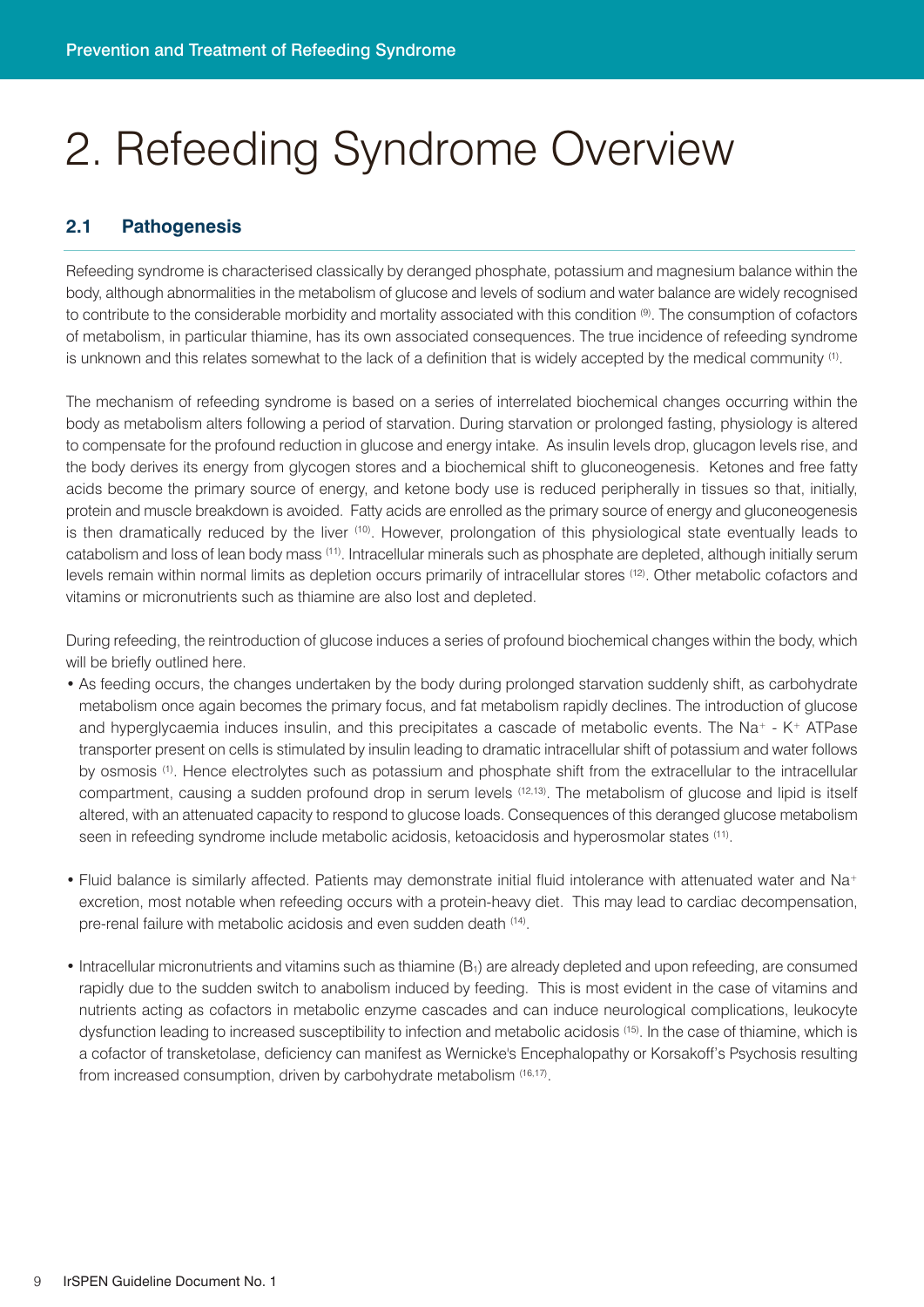#### **2.2 Consequences of electrolyte derangement in refeeding syndrome**

The clinical features of refeeding syndrome arise as a consequence of these electrolyte deficiencies and the rapid change in basal metabolic rate. Many of these patients at highest risk of refeeding syndrome already have higher resting energy expenditure, meaning that they have more profound metabolic requirements (18) . There are specific features of refeeding syndrome which occur due to depleted electrolyte levels, inducing significant abnormalities of cardiac, renal, gastrointestinal, musculoskeletal and neurological function which may lead to debilitating morbidity and mortality. Interestingly, the clinical emergence of these conditions varies in timing, with cardiac signs and arrhythmias occurring often within hours, and neurological signs and symptoms occurring days to weeks later. Furthermore, evidence suggests that cardiac function is compromised in patients subsequent to prolonged periods of starvation, borne out in studies of patients with anorexia nervosa. These patients have demonstrable reductions in cardiac mass along with global loss of muscle mass, contributing to difficulties with fluid balance seen upon refeeding (19) .

#### Hypophosphataemia

Phosphorus is a largely intracellular electrolyte with a significant role in many cellular processes within the body. Phosphate deficiency may have consequences for the cardiac, respiratory, neurological, renal, gastrointestinal, haematological and musculoskeletal systems. It is central to the normal functioning of intracellular processes and has a pivotal role in the integrity of the cell membrane. Furthermore, phosphate binding acts as a step in enzymatic cascades involved in cellular functioning and as second messengers. Energy storage is accomplished with adenosine triphosphate (ATP). More specifically, it is one of the renal buffers attributing to normal acid-base balance and drives oxygen and haemoglobin binding with 2, 3 diphosphoglycerate (2,3-DPG). Hence, the wide shifts in phosphate levels and profound depletion that occurs in refeeding syndrome affects all cellular processes and contributes to complications associated with this condition. The drive behind these shifts is multifactorial but certainly is linked with carbohydrate ingestion and acidosis (13,11) .

#### Hypokalaemia

Potassium is an intracellular cation which is depleted by the anabolism induced by refeeding, as well as a direct depletion due to the insulin surge that occurs. Potassium deficiency is most widely associated with cardiac complications, in particular arrhythmias, and reduced urinary concentration by the kidneys. These are induced by the electrochemical derangement seen in potassium depletion within the cell membrane <sup>(20)</sup>. In tandem with other electrolyte deficiencies such as phosphate and magnesium, these lead to serious clinical consequences without prompt correction.

#### Hypomagnesaemia

Another predominantly intracellular cation, the importance of magnesium in the maintenance of cellular homeostasis, especially due to its role in enzyme function, oxidative phosphorylation and ATP production is often disregarded. Magnesium has also been identified as a key component in the structure of nucleic acid and ribosomes. It also is involved in the maintenance of an appropriate membrane potential. Therefore, magnesium deficiency may manifest with an array of cardiac, and neuromuscular consequences, as well as hypercapnia and respiratory failure. Furthermore, electrolytes such as phosphate and potassium are particularly difficult to replace during times of deficiency when associated with persistent hypomagnesaemia (21) .

#### Hypocalcaemia

Hypocalcaemia is a relatively common finding among critically ill patients particularly in the ICU setting <sup>(22)</sup>. Clinical signs include tetany, seizures, prolonged QT interval, muscle weakness, and altered mental state with emotional lability. Hypocalcaemia commonly occurs in combination with other electrolyte disorders, particularly magnesium. One theory offered to explain this interaction with magnesium is that magnesium may impair the function of parathyroid hormone  $^{(23)}$ . Some signs and symptoms associated with low electrolyte levels have been outlined in Table 1.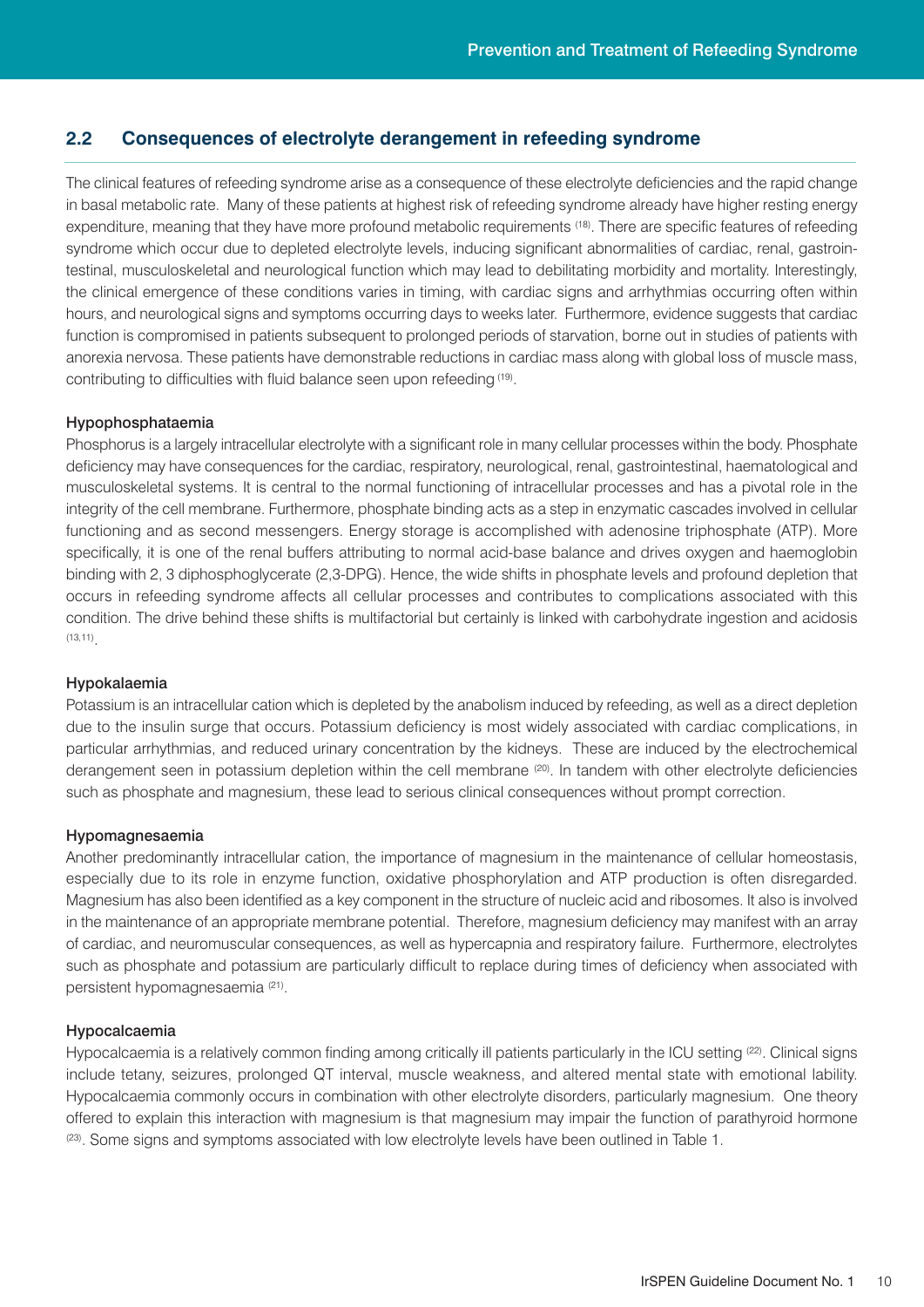| <b>System involved</b>  | Complication                                     | Electrolyte depleted                                                                                    |
|-------------------------|--------------------------------------------------|---------------------------------------------------------------------------------------------------------|
| <b>Cardiac</b>          | Arrhythmia and sudden death                      | PO <sub>4</sub> <sup>3</sup> , Mg <sup>++</sup> , K <sup>+</sup> , Ca <sup>++</sup>                     |
|                         | Congestive cardiac failure                       | PO <sub>4</sub> <sup>3</sup>                                                                            |
|                         | Reduced cardiac contractility                    | PO <sub>4</sub> <sup>3</sup>                                                                            |
|                         | Digoxin toxicity                                 | $K^+$                                                                                                   |
|                         | Hyper/hypotension                                | PO <sub>4</sub> <sup>3-</sup> , K <sup>+</sup> , Mg, K <sup>+</sup>                                     |
|                         | Tachycardia                                      | $Mg^{++}$                                                                                               |
| <b>Respiratory</b>      | Respiratory failure and/or ventilator dependency | $PO43-, Mg++, K+$                                                                                       |
|                         | Pulmonary oedema                                 | PO <sub>4</sub> <sup>3</sup>                                                                            |
|                         | CO <sup>2</sup> retention                        | $Mg^{++}$                                                                                               |
| <b>Renal</b>            | Osmotic diuresis                                 | PO <sub>4</sub> <sup>3</sup>                                                                            |
|                         | Pre-renal Failure                                | PO <sub>4</sub> <sup>3</sup>                                                                            |
|                         | Poor tubular concentration                       | $PO43-, K+$                                                                                             |
| <b>Neurological</b>     | Paraesthesia                                     | $K^+$ , Mg, K <sup>+</sup> , PO <sub>4</sub> <sup>3-</sup> , Ca <sup>++</sup> , K <sup>+</sup>          |
|                         | Weakness                                         | K <sup>+</sup> , PO <sub>4</sub> <sup>3-</sup> , Mg, K <sup>+</sup> , Ca <sup>++</sup> , K <sup>+</sup> |
|                         | Altered mental state and/or encephalopathy       | PO <sub>4</sub> <sup>3</sup>                                                                            |
|                         | Paralysis                                        | $K^+$ , Mg, $K^+$                                                                                       |
|                         | Ataxia and tremor                                | $Mg, K^+$                                                                                               |
|                         | Tetany                                           | Mg, K <sup>+</sup> , Ca <sup>++</sup> , K <sup>+</sup>                                                  |
|                         | <b>Seizures</b>                                  | Mg, K <sup>+</sup> , Ca <sup>++</sup> , K <sup>+</sup> , PO <sub>4</sub> <sup>3-</sup>                  |
| Haematological          | Leukocyte and platelet dysfunction               | PO <sub>4</sub> <sup>3</sup>                                                                            |
|                         | Haemolysis                                       | PO <sub>4</sub> <sup>3</sup>                                                                            |
|                         | 2, 3, DPG depletion                              | PO <sub>4</sub> <sup>3</sup>                                                                            |
| <b>Musculoskeletal</b>  | Osteomalacia                                     | $PO43-$                                                                                                 |
|                         | Rhabdomyolysis                                   | $K^+$                                                                                                   |
| <b>Gastrointestinal</b> | <b>Ileus</b>                                     | $K^+$                                                                                                   |

#### Table 1: Signs and symptoms associated with low electrolyte levels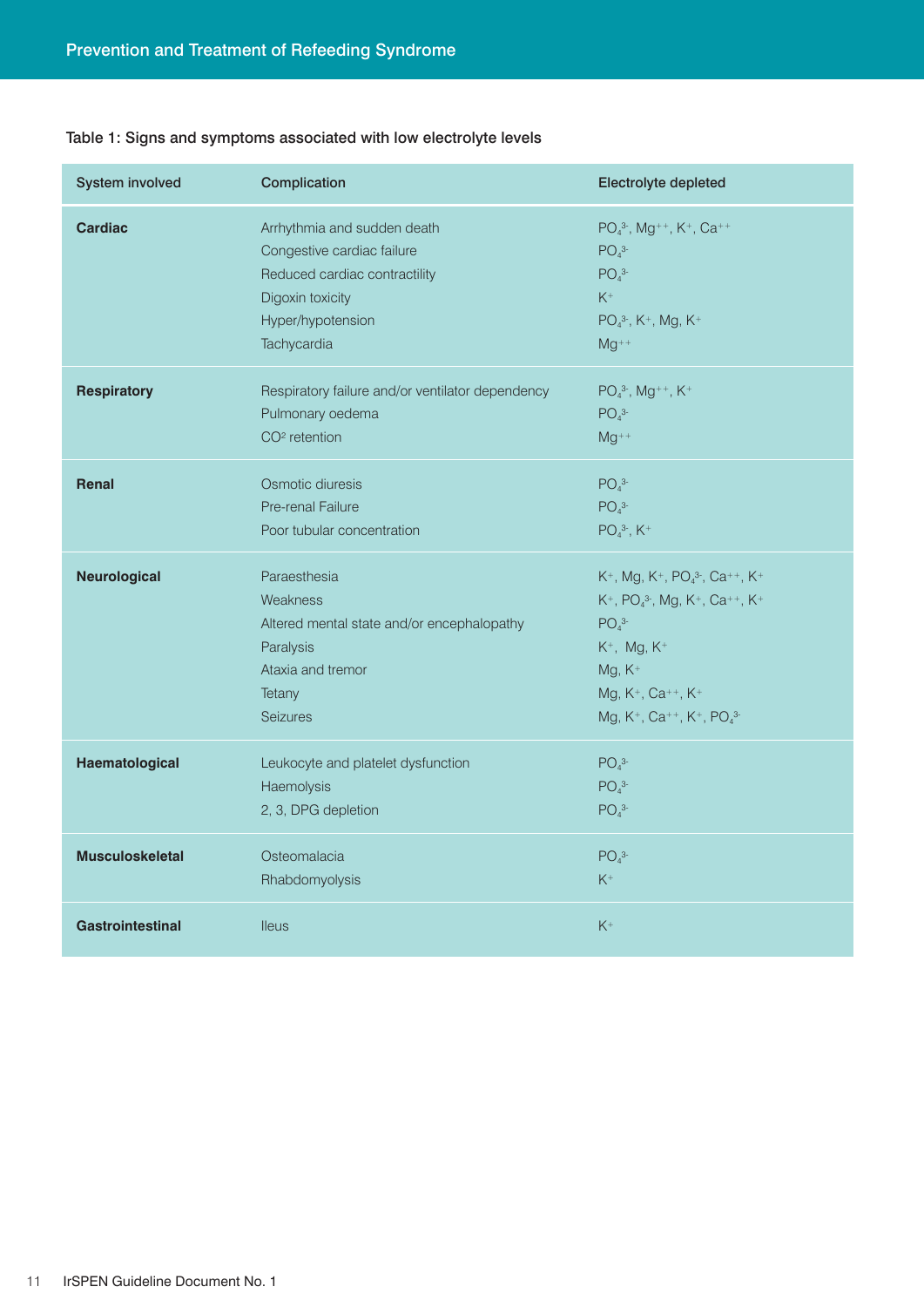# 3. Risk of Refeeding Syndrome

#### **3.1 Background**

The lack of a universally accepted definition of this condition means that the true incidence of refeeding syndrome is largely unknown <sup>(1)</sup>. Clinician confidence with regard to the identification of refeeding syndrome further compounds difficulties in obtaining a true incidence rate and epidemiological data. However, there have been studies, particularly based in intensive care units identifying rates of hypophosphataemia in critically unwell patients, with incidences of 28% and 34% in prospective studies (22,24).

#### **3.2 Incidence of refeeding syndrome in Ireland**

Referring to national rates of refeeding syndrome in Ireland, our experience is limited to hospital practice audit. The guidelines for the identification and management of refeeding syndrome at Beaumont Hospital arose following an internal audit based in this tertiary centre, in 2009. 102 charts and patient records were reviewed retrospectively from acutely admitted medical and surgical patients over 6 days. Using the widely available NICE guidelines, patients were stratified according to risk of refeeding syndrome on admission, and bloods before and during feeding were monitored. Rates of thiamine prescription, electrolyte monitoring and frequency, and dietitian referral were recorded in these patients, and outcomes recorded. According to NICE guidelines, 21.5% (n = 22) patients were at high risk of refeeding syndrome on admission to hospital, with 9% having at least 1 major risk factor. 9% of those at high risk ( $n = 2$ ) went on to develop and display signs of refeeding syndrome. Only 32% ( $n = 7$ ) of those at high risk were managed appropriately with electrolyte monitoring, thiamine replacement and referral to the Department of Nutrition and Dietetics. Upon review of these results, a multidisciplinary team was assembled with representation from the Department of Gastroenterology, Department of Nutrition and Dietetics, Department of Pharmacy and Nursing Practice Management. Guidelines for the safe management of high risk patients were drafted, drawing from a literature review and NICE CG32. Guidelines for electrolyte repletion were also generated for patients with normal renal function, and these were circulated throughout the wards and on the hospital intranet. This initiative was accompanied by an education programme for clinicians and nursing staff <sup>(25)</sup>.

Repeated audit only 6 weeks after full implementation of the guidelines in 2013 has shown a trend of improvement. 54 acutely admitted patients were included in the replicated audit. 20% ( $n = 11$ ) of patients were at high risk of refeeding syndrome according to the guidelines. 45.5% of those at high risk were managed according to the guidelines. This is a favourable outcome when compared to 32% previously managed to best practice standards. Two patients did develop signs of refeeding syndrome, with electrolyte deficiencies. These were identified and managed promptly with no recorded adverse outcome or complications (25) .

#### **3.3 Malnutrition risk**

The presence of the undernutrition form of malnutrition is the single most significant predisposing factor for the development of refeeding syndrome. ASPEN (American Society for Parenteral and Enteral Nutrition) and ESPEN (European Society for Clinical Nutrition and Metabolism) define malnutrition as a subacute or chronic state of nutrition, in which a combination of varying degrees of overnutrition and undernutrition and inflammatory activity has led to a change in body composition and diminished function (26,27) .

A proposed aetiology-based terminology for use in the clinical practice setting has been developed by an International Consensus Guideline Committee (27) and is endorsed by ESPEN and ASPEN. The inflammatory process is now recognised as an integral part of the aetiology and the outcome effects of malnutrition. Three categories of malnutrition are delineated (see Table 2). Patients may be diagnosed in one or more of these categories or may change from one category to another.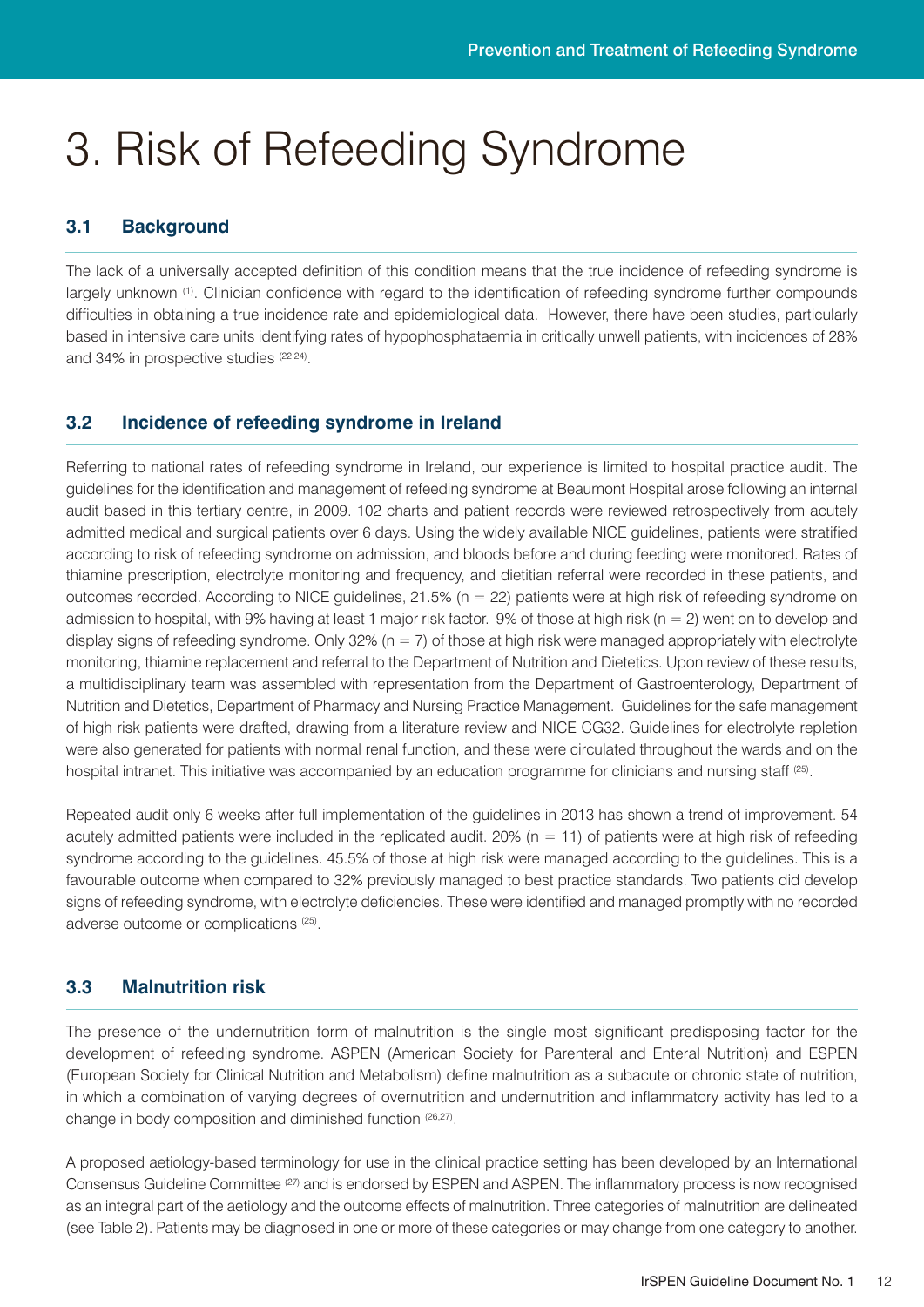#### Table 2: Malnutrition aetiology-based terminology<sup>(27)</sup>

| <b>Malnutrition Terminology</b> | <b>Definition</b>                                                                                                                               |
|---------------------------------|-------------------------------------------------------------------------------------------------------------------------------------------------|
| <b>Starvation-related</b>       | Chronic starvation without inflammation.<br>Includes anything that limits access to food, e.g. eating disorders.                                |
| <b>Chronic disease-related</b>  | Inflammation is chronic and of mild to moderate degree.<br>Includes organ failure, pancreatic cancer, rheumatoid arthritis, sarcopenic obesity. |
| Acute disease or injury-related | Inflammation is acute and of severe degree.<br>Includes major infections, burns, trauma or closed head injury.                                  |

#### **3.4 Incidence of malnutrition in Ireland and across Europe**

It is estimated that 30 million Europeans suffer disease-related malnutrition at a cost of €170 billion per year ©8). In Ireland, it is considered that at any one time there are 143,000 adults at high to medium risk of disease-related malnutrition, of which at least 50% are aged 65 or over <sup>(2)</sup>. The annual cost of disease-related malnutrition to Ireland is estimated to be €1.42 billion, representing over 10% of the total annual health and social care budget (2) .

Nutrition Screening Week (2010 and 2011) established the malnutrition risk of Irish patients on admission to hospital and of residents in longer term care (29):

- 1 in 3 patients admitted to Irish hospitals were considered to be at risk of malnutrition, with 75% of these considered to be at high risk.
- Up to a third of residents in Irish nursing homes were considered to be at malnutrition risk.

The presence of such a high degree of malnutrition risk in the Irish healthcare system contributes significantly to the risk of refeeding syndrome in acute care settings. *This highlights the key need for mandatory nutritional screening in acute care in Ireland.*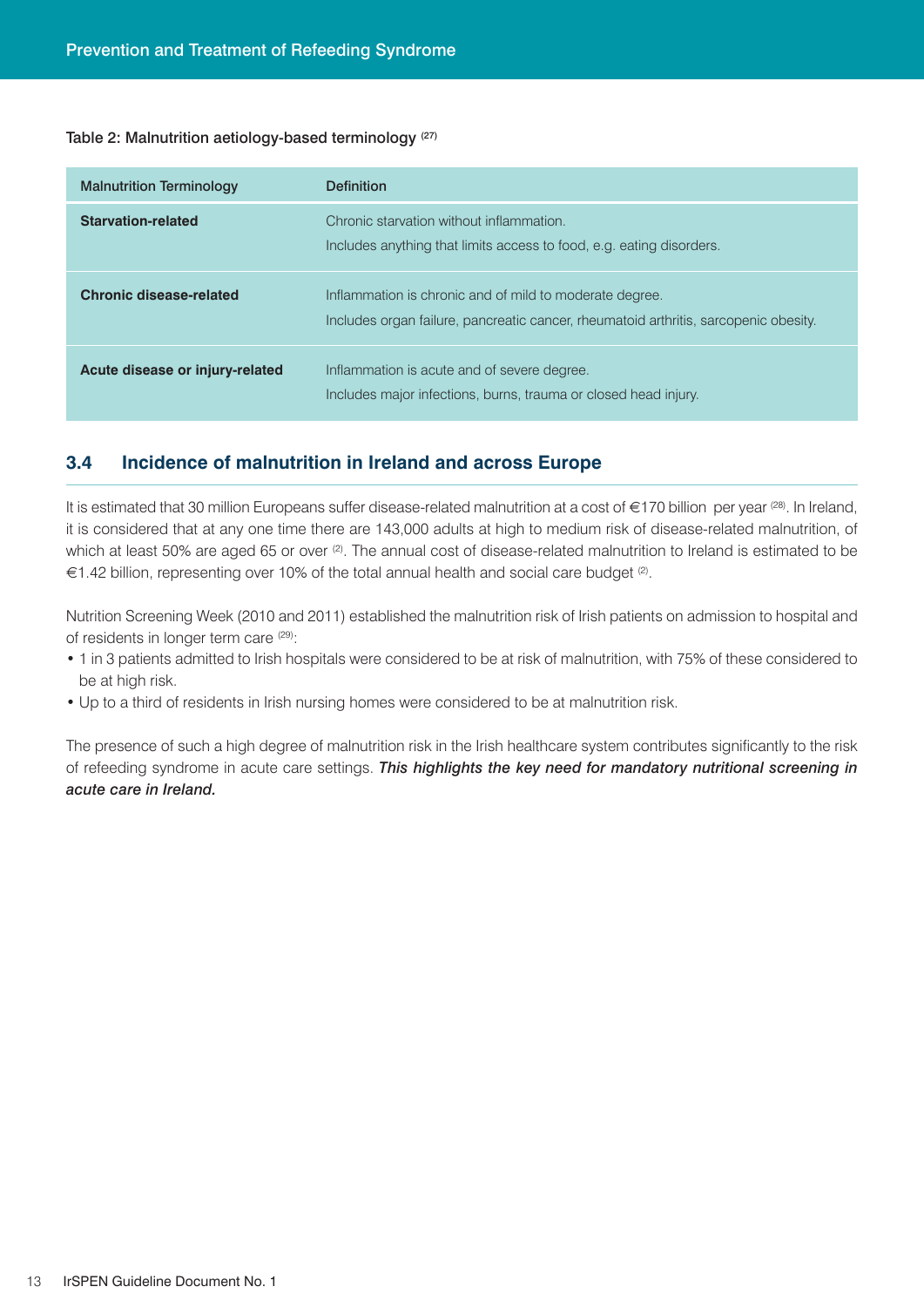# 4. Prevention and Treatment

#### **4.1 Overview of prevention and treatment**

Truly effective nutritional care evolves from appropriate and strong preventative measures which are implemented in a consistent manner. This should focus on identification of patients at risk of malnutrition and its complications at an early point in interaction with healthcare service, whether in the community or at the level of secondary and tertiary care. This is particularly true in the case of refeeding syndrome, where prevention and management are entwined and dependent on the early identification of at-risk patients. Indeed, the steps in identifying patients at risk of this condition are congruent with those of the MUST score (Malnutrition Universal Screening Tool), affording the opportunity to implement and encourage screening for both malnutrition and refeeding syndrome at the same point of interaction. Many cases of refeeding syndrome occur in patients who are being fed either enterally with NG and PEG feeding or parenterally. However, it has also been recognised in subjects being fed orally after a period of starvation such as patients with a history of anorexia nervosa. Widespread and routine implementation of screening programmes at the first point of contact between patient and clinician will enhance identification of patients at risk who do not require enteral or parenteral nutrition support.

NICE guidelines have been published identifying those at greatest risk of refeeding syndrome, and are easily applied to the wider inpatient base. Clinical Guidelines 32 (CG32), were designed as a guide to nutrition support in adults. They offer concise and clear recommendations with regard to daily calorie intake in those at high risk of refeeding syndrome. They reference the recommended rate of nutrition support in terms of kcal/kg/day, and advise continued attention to fluid and electrolyte balance as well as micronutrient supplementation. We have relied heavily on these guidelines as a template for our recommendations, but have placed a renewed focus on the issue of electrolyte supplementation for patients with deficiencies induced by refeeding syndrome (4).

Our guidelines for the management of refeeding syndrome focus on the identification of at-risk patient populations, prevention, and management of this condition with appropriate fluid balance, micronutrient replacement and feeding, and finally, management of complications with electrolyte repletion and monitoring.

#### **4.2 Identification of patients at risk of refeeding syndrome**

The NICE guidelines have outlined an easily implemented system based on major and minor criteria for this purpose. These criteria include Body Mass Index (BMI), recent weight loss, recent oral intake, and drug history and baseline electrolyte levels (see Figure 1). We advise the use of these criteria by clinical staff and healthcare workers to identify atrisk patients. In addition, we recommend that certain patient groups at particular risk of this condition as previously discussed be highlighted. These include patients with a history of:

- Current or recent history of cancer (30)
- Eating disorders (18)
- Chronic debilitating disease (31)
- Patients post gastrointestinal or head-and-neck surgery (32,33)
- Alcohol Dependence Syndrome
- Elderly patients living alone
- Chronic gastrointestinal symptoms
- Chronic dieting (11)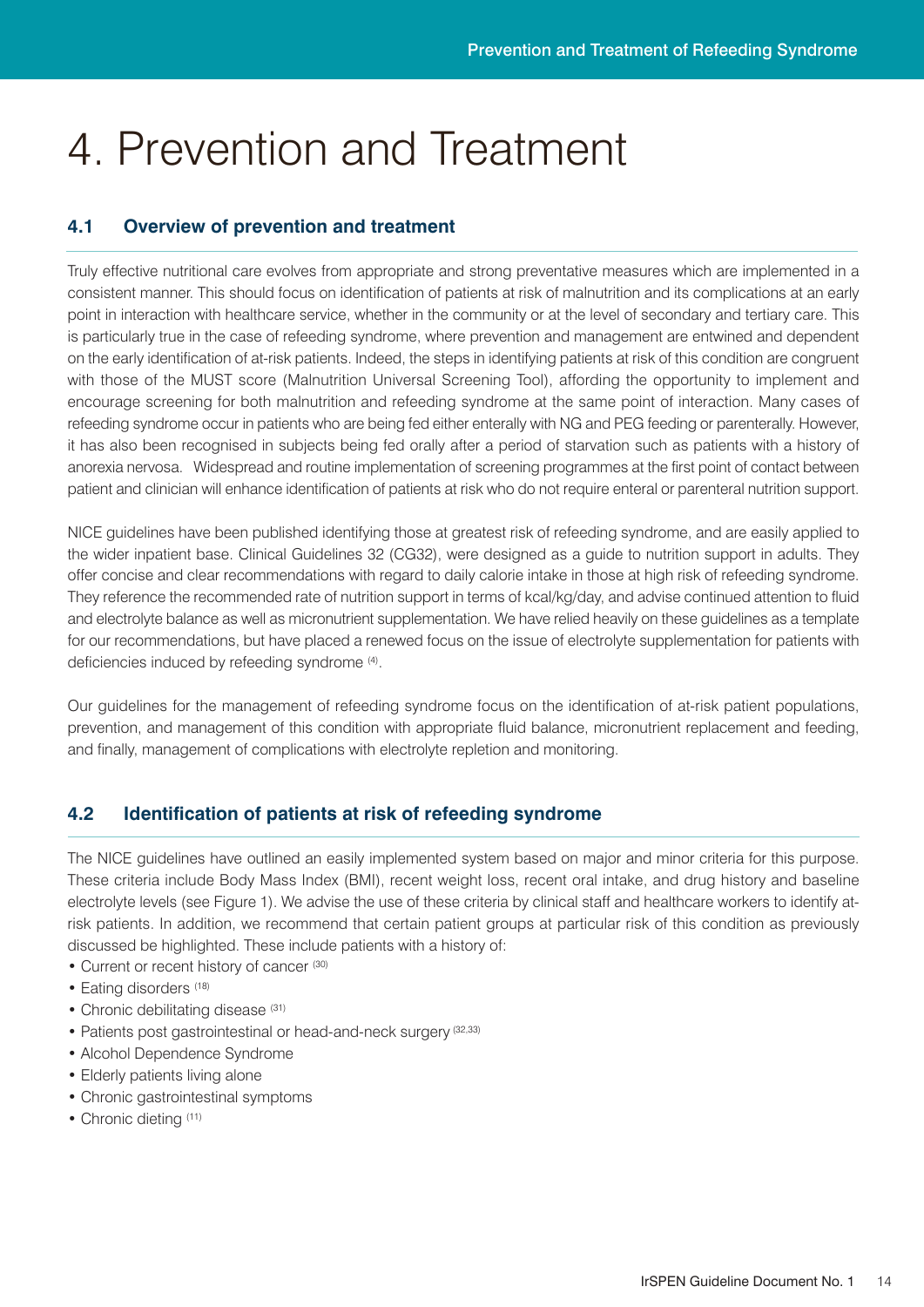#### **4.3 Nutritional screening**

People admitted to hospital, attending an outpatient clinic for the first time or having care in a community setting should be screened for the risk of malnutrition using a validated screening tool <sup>(34)</sup>. One such screening tool recommended by the Department of Health and Children in Ireland since 2009 is the Malnutrition Universal Screening Tool (MUST) <sup>(35)</sup>. Screening is important to enable early and effective interventions that prevent and treat malnutrition. Routine nutritional screening should include screening for the risk of refeeding syndrome. Screening on admission to acute care will result in early identification of patients at risk of refeeding syndrome, enabling the immediate implementation of a refeeding syndrome protocol, and effective nutritional intervention.

#### **4.4 Initial management and monitoring of patients at risk of refeeding syndrome**

We have adapted an algorithm (See Appendix 1) developed initially for use at Beaumont Hospital, but which can be applied easily to any institution. Following the identification of patients at high risk of refeeding syndrome, electrolytes should be checked, particularly Na+, K+, Ca++, PO $_4^3$  and Mg++. Given the known cardiac complications of such electrolyte deficiencies, particularly arrhythmias, we advise ECG monitoring or telemetry where severe low levels are recorded or where appropriate according to clinical judgement. These electrolytes should be assayed serially and on a daily basis for 5 days and then 3 times weekly until stable with prompt replacement when required. These patients should be reviewed by a clinical dietitian as soon as possible in order to advise a safe rate of feeding. We advise an initial rate of 10 kcal/kg/day or 5 kcal/kg/day in extreme risk.

Management should be accompanied in all cases by a multivitamin preparation and thiamine replacement immediately before and during the first 10 days of refeeding to prevent the onset of neurological complications such as Wernicke's Encephalopathy. According to the NICE guidelines, thiamine replacement is sufficient orally at a dose of 200 - 300 mg/day (4) . The benefits of these levels of thiamine supplementation for the prevention of neurological complications in critically ill patients has been published previously <sup>(19)</sup>. In critically ill patients for whom oral treatment is not feasible and in those with a recent history of alcohol abuse, parenteral thiamine is a more appropriate choice for prescription. High dose parenteral thiamine can be given once daily for 3 days for RFS as per NICE guidelines. More frequent administration may be needed if alcohol abuse is suspected.

#### **4.5 Electrolyte repletion**

The nature of our hospital system is such that Non-Consultant Hospital Doctors (NCHDs) often are responsible for the initial phase of electrolyte repletion. Questionnaire-based audits have identified this as an area requiring further education and a cause of low levels of confidence among this group of clinicians. According to one audit of 730 consultant surgeons in Great Britain and Ireland, 70% of consultants believed that not all patients received adequate fluid and electrolyte support, and only 16% felt that clinical staff were appropriately trained to manage patients electrolyte balance <sup>(36)</sup>. We have identified this as an area which would best be addressed with guidelines for the repletion of electrolytes, and subsequent monitoring.

Beaumont Hospital guidelines were formulated after a thorough literature review with involvement of the Department of Pharmacy, dealing with electrolyte replacement for patients with normal renal function, and were reviewed by consultant clinicians at this institution (see Appendix 2). We would recommend that each individual institution consider the implementation of such guidelines based on the formulations available on their wards.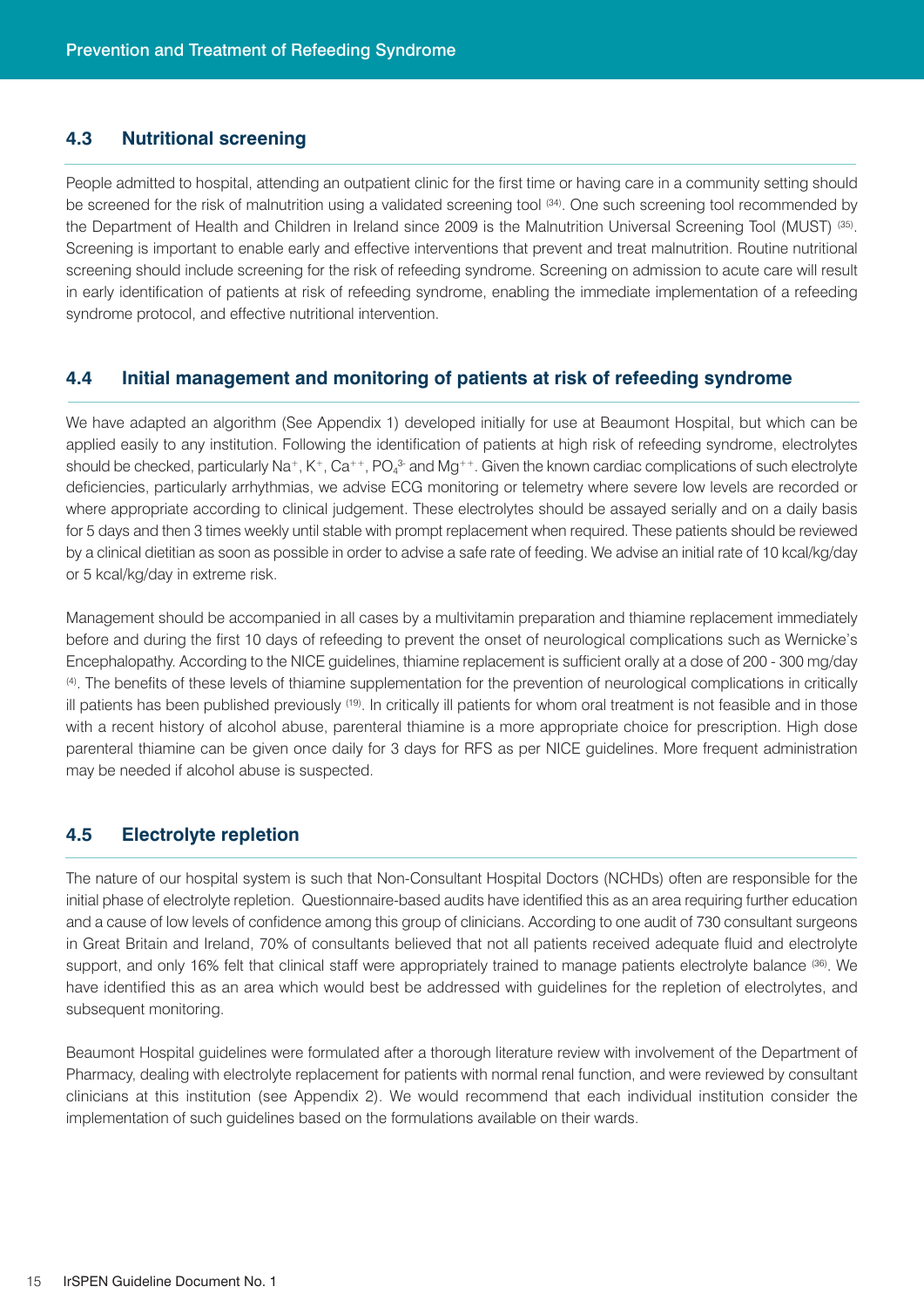The most profound electrolyte abnormality associated with refeeding syndrome is hypophosphataemia. Repletion of this electrolyte in particular can be difficult, as studies have consistently shown that repeated boluses are required in the initial stages of refeeding syndrome to achieve persistent normal phosphate levels (13,37) . This electrolyte is largely intracellular, and serum levels may not be used as a definitive guide to replacement. There are no prospective randomised control trials in the literature which focus on traditional weight based bolus phosphate repletion led by serum levels, versus a calculated continuous infusion. Following a review of the literature, it is clear that patients with hypophosphataemia in the context of refeeding syndrome have higher phosphate requirements to achieve normal serum levels. In a small prospective study including 30 patients with normal renal function and who had been diagnosed with refeeding syndrome, 93% achieved phosphate levels > 0.5 mmol/L with a more aggressive approach and repletion with 50 mmol  $PO_4^{3\cdot (38)}$ . Reviews of phosphate repletion largely refer to the ICU setting, and studies have determined that a dosage of 45 mmol PO<sub>4</sub><sup>3</sup> at an infusion rate of 20 mmol/h is safe. In the general ward setting, such rates would be inappropriate given the lower levels of monitoring available (37).

Therefore, we have advised that in the context of refeeding syndrome and normal renal function, bolus treatment of hypophosphataemia with 1 vial Phosphate Polyfusor® (50 mmol phosphate in a 500ml solution), or an equivalent formulation be prescribed. See Appendix 2 for administration guidelines. However, each patient must be considered individually, being particularly mindful of renal function and drug history when using these as a guide to repletion.

#### **4.6 Implementation of guidelines**

We strongly believe that successful implementation of guidelines can only be achieved through education of all healthcare staff including clinicians, and a widely available template or algorithm for institutional use. Where possible, this should be available on the wards, in the accident and emergency department and also electronically on hospital intranet. We advocate development of local guidelines using these as a base, with easily followed steps and ideally with accessible and step-by-step guidelines for electrolyte repletion and monitoring.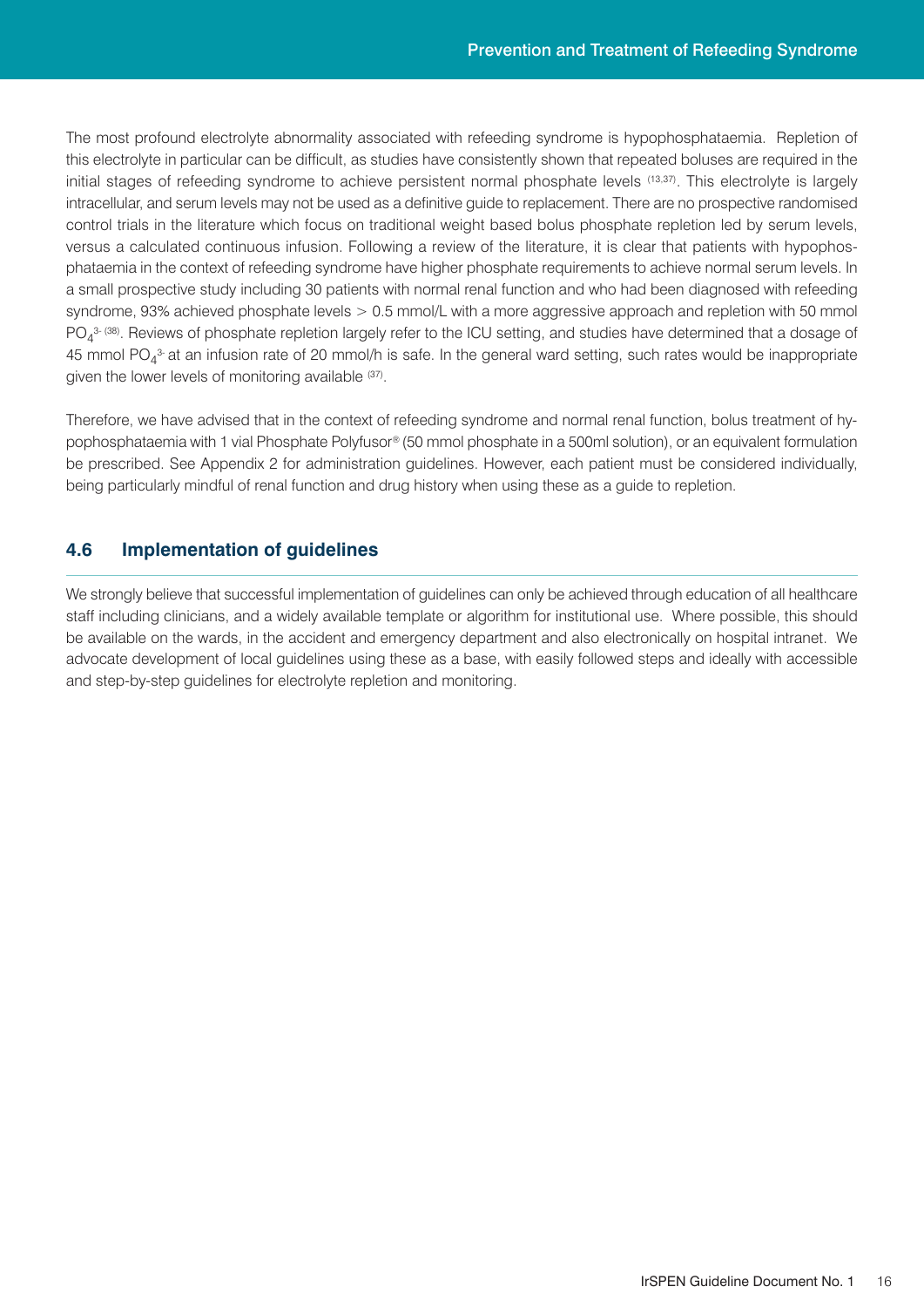# 5. Developing an Improved Model of Care

#### **5.1 Audit template as a tool to monitor quality of local practice**

An ideal initial step in assessing the quality of this aspect of nutritional care is through audit of current practices. A template previously successfully implemented involves inclusion of acutely admitted medical and surgical patients for chart review, ideally one day following their admission. This allows use of patient records and charts to stratify their risk of refeeding syndrome according to the NICE guidelines, and monitor management at admission and over subsequent days. Of particular interest is the assessment and frequency of electrolyte assays, thiamine administration, referral to the dietitian and documentation of any signs or symptoms or refeeding syndrome.

We advocate development of local guidelines and widespread publication of these, focusing particularly on NCHD staff involved directly in patient admission, and staff nurses who may also identify patients at high risk of malnutrition and refeeding syndrome. Completion of the audit cycle with repeated practice audit is fundamental to the success of these guidelines. See Appendix 3 for sample audit tool.

#### **5.2 Focus on education**

IrSPEN have committed to continuing medical education in the field of nutrition and have consistently focused attention on the identification and management of refeeding syndrome. This topic has been, and continues to be discussed and included on Nutrition Study days, which are a core part of the curriculum for Higher Specialist Training within the Royal College of Physicians of Ireland (RCPI). We continue to support and advocate for education at a national level, but encourage local participation through medical grand rounds and continuing medical education at individual institutions.

Refeeding syndrome identification, prevention and treatment should be a requirement on the curriculum of medical and nursing professions, pharmacists, and other healthcare workers.

#### **5.3 Integrated approach**

An integrated approach to the prevention and treatment of refeeding syndrome is fundamental to the delivery of highquality care to at risk adults. It is important that nutrition support services are multidisciplinary and are overseen and led by senior level staff from across settings, for example through nutrition steering groups or committees. Access to appropriate expertise, e.g. dietetic services, will promote the application of individualised nutritional interventions. This in turn will improve the effectiveness, safety and experience of care for people who need nutrition support and are a refeeding risk.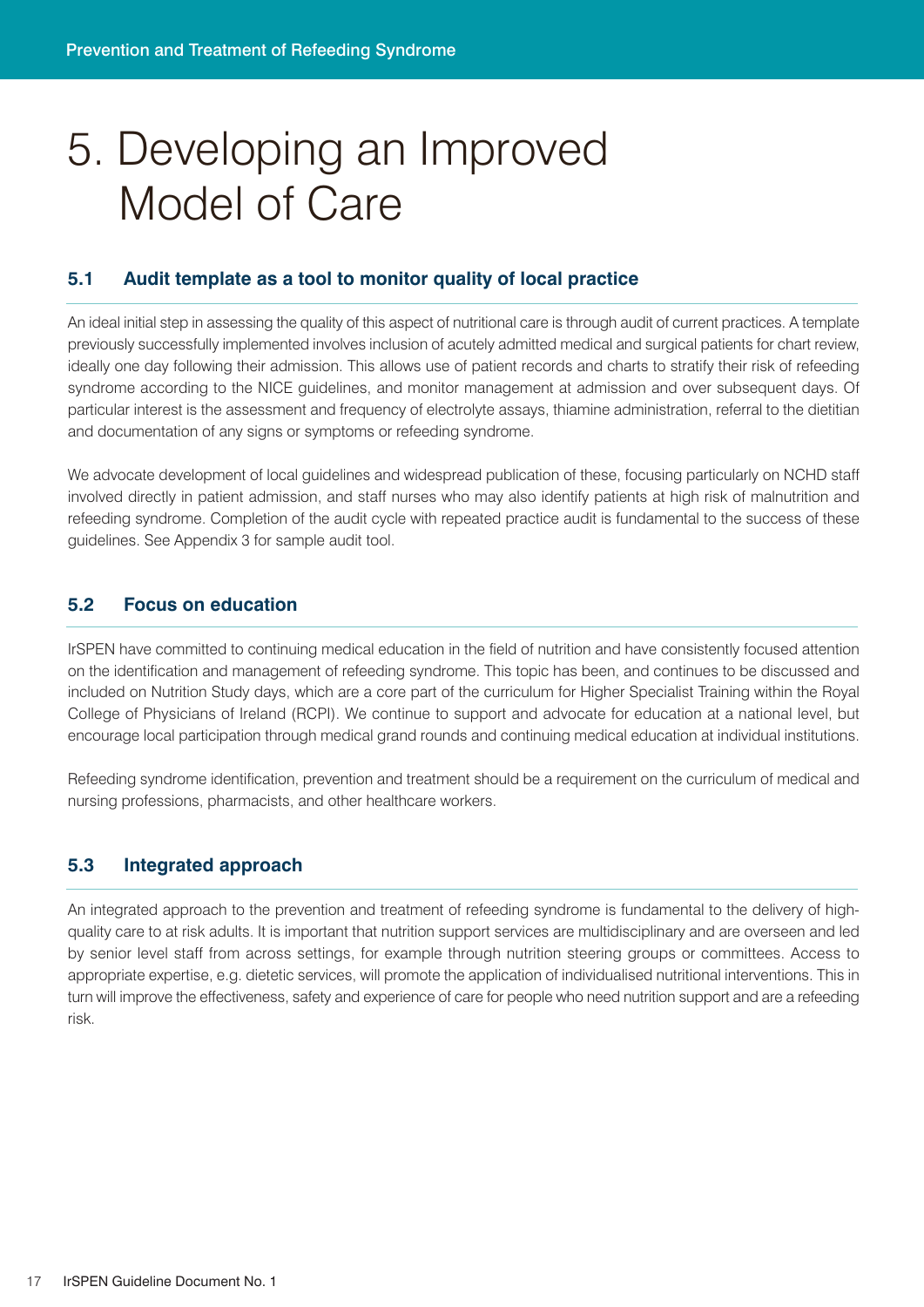# Appendix 1:

IrSPEN Identification & Management of Patients at Risk of Refeeding Syndrome (RFS) initially developed for Beaumont Hospital

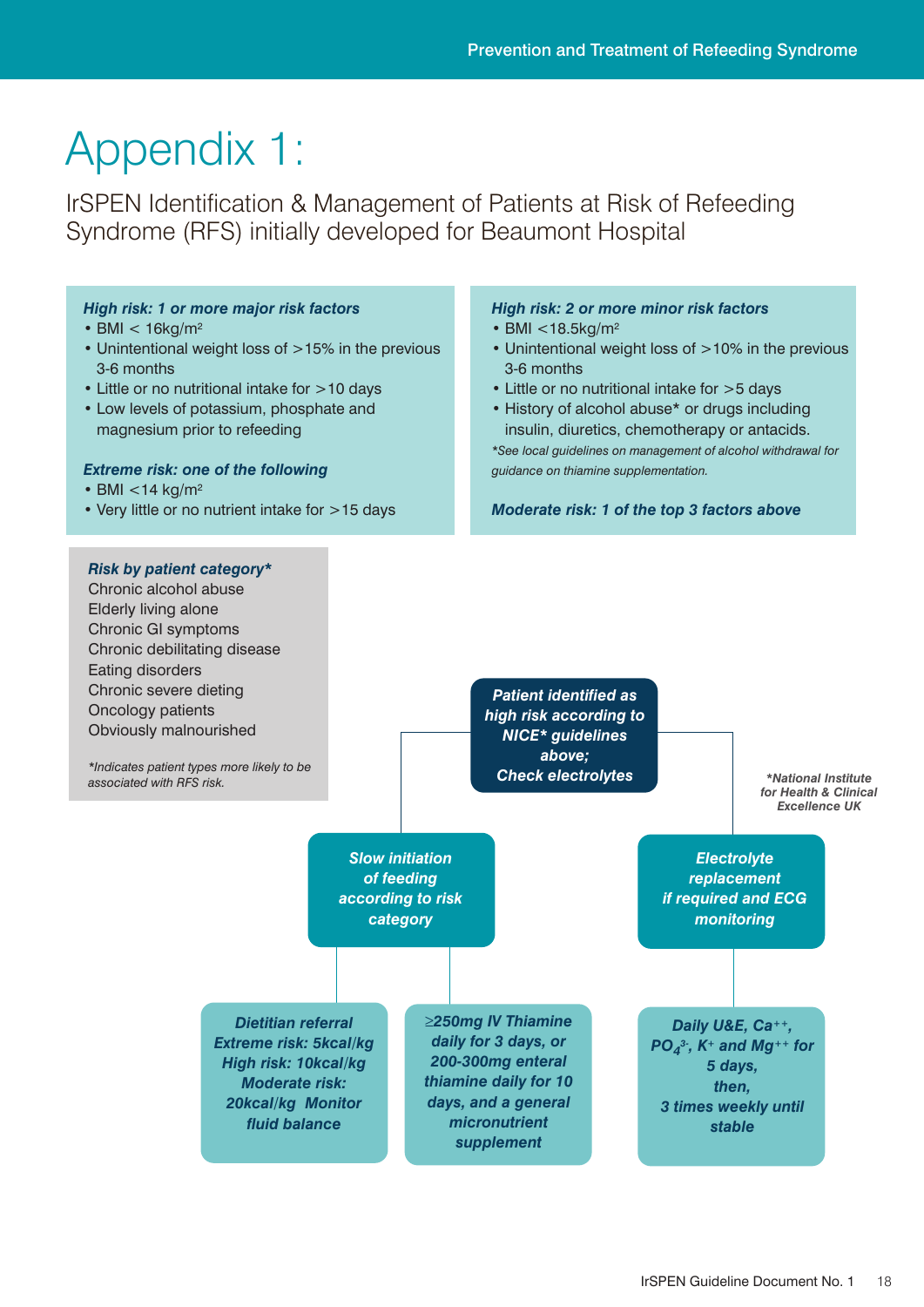# Appendix 2:

### Sample Electrolyte Replacement Guidelines for Refeeding Syndrome in Acute Care

These guidelines must be adapted for local products and protocols.

### **Guidelines for Potassium Replacement**

Initial potassium infusions should not use glucose if possible as this may cause an intracellular shift in potassium and further depletion.

Cardiac monitoring is required if the rate exceeds 10mmol K+ /hour or concentration greater than 40mmol K+/L. \*Concentrations exceeding 40mmol K+/L should be given via a central line to avoid pain, phlebitis and extravasation injury.(39) Baseline ECG is necessary if serum K+ <3mmol/L (39,40). If serum K+ <3.3mmol/L, magnesium level should be checked <sup>(41)</sup>.

| <b>Serum potassium level</b>                                                                                                     | <b>Guideline for repletion</b>                                                                                                                                                                                                                                                                                                                                                                                                                                                          |
|----------------------------------------------------------------------------------------------------------------------------------|-----------------------------------------------------------------------------------------------------------------------------------------------------------------------------------------------------------------------------------------------------------------------------------------------------------------------------------------------------------------------------------------------------------------------------------------------------------------------------------------|
| <b>Critical deficit</b><br>$K^+ < 2$ mmol/L<br><b>or</b><br>$K^+$ < 2.5mmol/L with ECG changes<br>characteristic of hypokalaemia | Likely to require replacement in intensive setting, seek specialist advice                                                                                                                                                                                                                                                                                                                                                                                                              |
| <b>Severe deficit</b><br>$K^+$ 2 - 2.5mmol/L without critical<br>conditions or ECG changes                                       | Intravenous replacement via peripheral line (39,40)<br>1. 40mmol K <sup>+</sup> /1L premixed solution of potassium and fluid, given at<br>125mL per hour dependent on fluid status of patient.<br>2. Check serum potassium after 8 hours of commencement of infusion.<br>3. If serum potassium not corrected to normal levels, repeat step 1.<br>Correct serum potassium to normal levels. Total supplementation of<br>80mmol K <sup>+</sup> often required in cases of severe deficit. |
| <b>Moderate deficit</b><br>$K^+$ 2.5 - 3.0mmol/L                                                                                 | Intravenous replacement via peripheral line (39,40)<br>1. 40mmol K <sup>+</sup> /1L in premixed solution at 125mL per hour,<br>dependent on patient fluid status.<br>2. Check serum potassium level after 8 hours.<br>3. If not corrected to normal levels, give further 20mmol K+/500mL<br>fluid.<br>4. Check serum potassium level 4 hours after last dose.<br>Repeat infusion at step 3 as necessary to correct serum potassium to<br>normal level.                                  |
| <b>Mild deficit</b><br>$K^+$ 3.1 - 3.5mmol/L                                                                                     | Oral replacement (40):<br>Slow $K^{\circledast}$ – 2 tabs tds (8mmol K <sup>+</sup> / tablet)<br>Sando-K <sup>®</sup> - 2 tabs bd (12mmol K <sup>+</sup> /tablet)<br>Kay-Cee-L <sup>®</sup> - 10mL bd (1mmol K <sup>+</sup> /mL)<br><b>or</b><br>Intravenous replacement with premixed solution of 20mmol K+/500mL.                                                                                                                                                                     |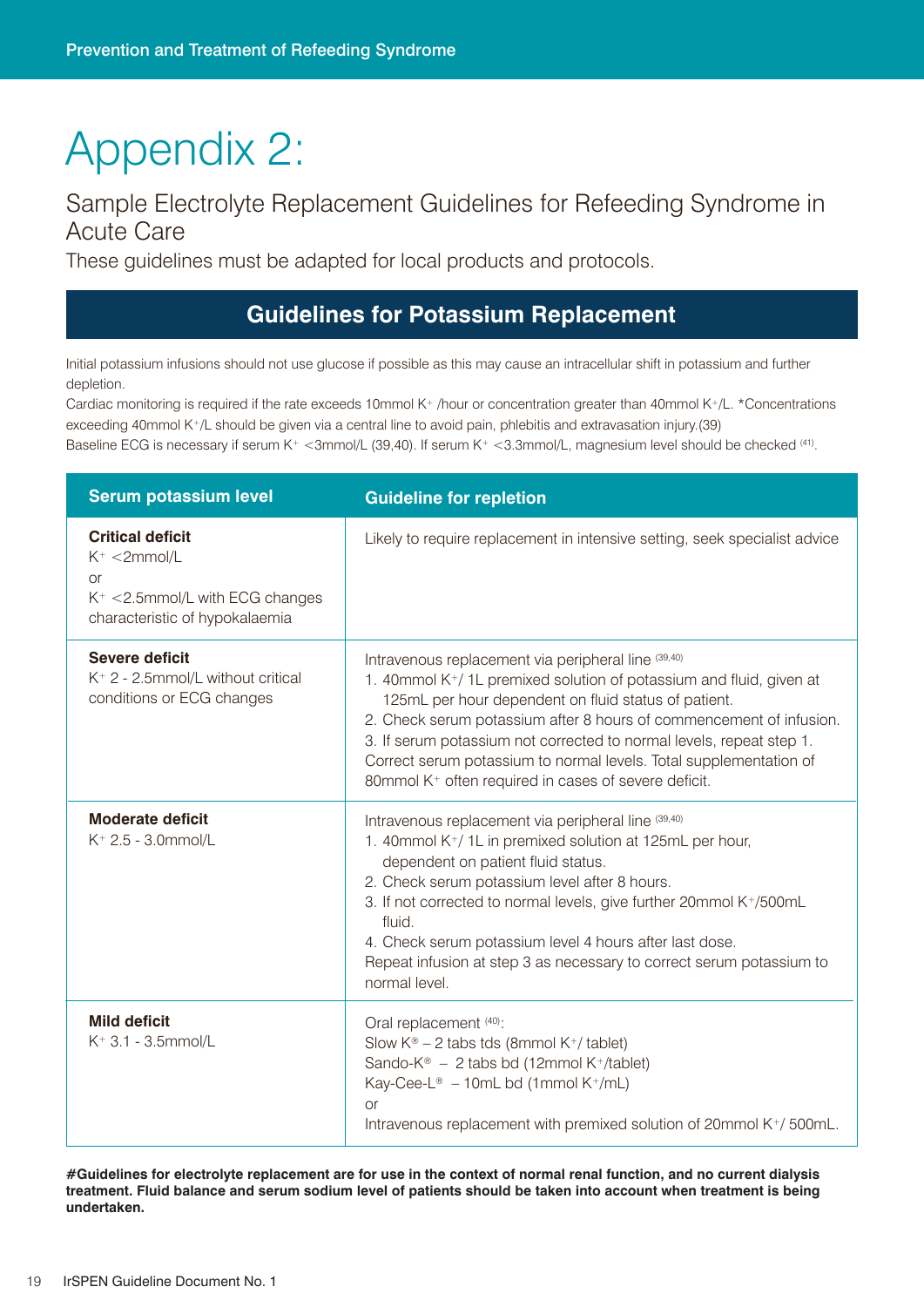### **Guidelines for Calcium Replacement**

NB: correct for albumin in low albumin states

#### **Corrected Ca<sup>2+</sup>(mmol/L)** = Serum Ca<sup>2+</sup>(mmol/L) +  $0.02x(40 -$  patient  $\frac{1}{2}$  albumin(g/L))<sup>(42)</sup>

- Determine potassium, phosphate and magnesium levels which will affect ability to appropriately correct calcium hyperkalaemia and hypomagnesaemia potentiate cardiac effects of hypocalcaemia (43) .
- In the presence of hypomagnesaemia, it is essential to correct magnesium deficits in order to successfully correct hypocalcaemia (44) .
- Hyperphosphataemia should be corrected before giving calcium supplements (43) .
- The specific regimen for calcium supplementation is dependent upon the clinical presentation of the patient. Oral supplementation should be used unless the patient is suffering from acute hypocalcaemia or tetany.

| <b>Serum calcium (corrected) level</b>                                                                              | <b>Guideline for repletion</b>                                                                                                                                                                                                                                                                                                                                                                                                                          |
|---------------------------------------------------------------------------------------------------------------------|---------------------------------------------------------------------------------------------------------------------------------------------------------------------------------------------------------------------------------------------------------------------------------------------------------------------------------------------------------------------------------------------------------------------------------------------------------|
| Acute severe hypocalcaemia<br>Symptomatic hypocalcaemia and<br>$Ca^{2+} < 2.12$ mmol/L<br>or<br>$Ca2+ < 1.9$ mmol/L | 1. 10mL Calcium gluconate injection 10% (1g in 10mL) in 50mL<br>glucose 5% infused over 20 - 30 minutes.<br>Then<br>2. Solution of $\sim$ 10mg/mL calcium gluconate made by diluting 11g<br>calcium gluconate in 1 litre glucose 5% or normal saline and infused<br>at a rate of 50mL/hour. This can be adjusted to maintain the calcium<br>level at the lower limit of normal (44)<br>Serum calcium level should be closely monitored during infusion. |
| Acute mild hypocalcaemia<br>Asymptomatic hypocalcaemia<br>1.9mmol/L < $Ca^{2+}$ < 2.12mmol/L                        | 1500-2000mg elemental calcium daily in divided doses between meals<br>(45)<br>Calcichew <sup>®</sup> (Calcium 500mg) - 2 tablets bd<br>Sandocal 400 <sup>®</sup> (Calcium 400mg)- 3 tablets bd                                                                                                                                                                                                                                                          |

- Oral calcium reduces the absorption of a number of other medicines, and should not be taken concomitantly with these drugs (40) . Seek advice from pharmacy.
- Excessively rapid administration of intravenous calcium may lead to vasodilation, hypotension, bradycardia and cardiac arrhythmias (39) .
- If extravasation occurs, calcium gluconate can cause severe necrosis (39).

#### **Chronic Hypocalcaemia (44)**

- If due to vitamin D deficiency can use an oral calcium carbonate preparation with cholecalciferol (eg Ideos® 1 tablet bd). If renal or hepatic impairment seek specialist advice.
- Chronic hypocalcaemia requires full assessment and an expert opinion should be sought.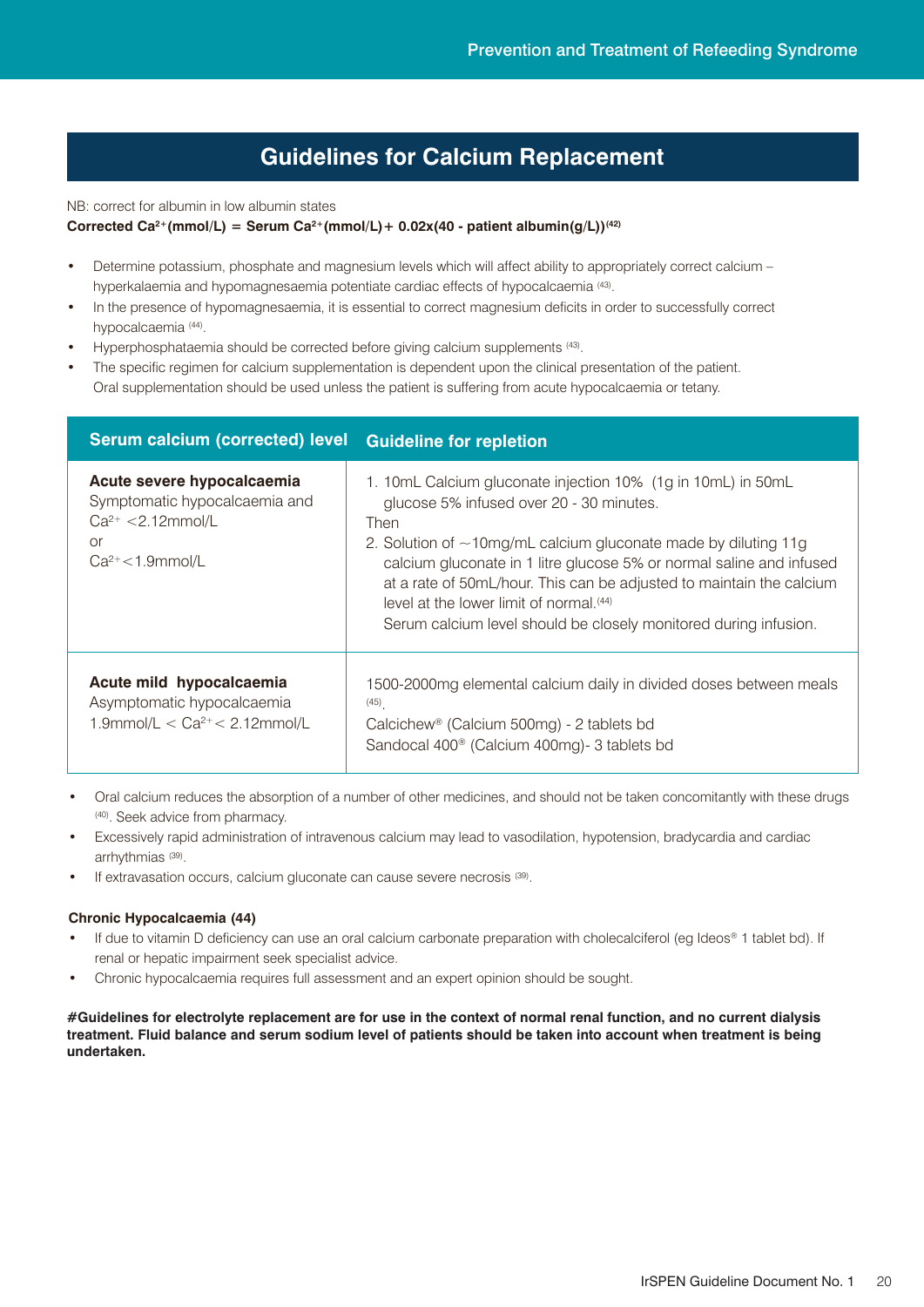### **Guidelines for Magnesium Replacement**

| <b>Serum magnesium level</b>                                                                                   | <b>Guideline for repletion</b>                                                                                                                                                                                                                            |
|----------------------------------------------------------------------------------------------------------------|-----------------------------------------------------------------------------------------------------------------------------------------------------------------------------------------------------------------------------------------------------------|
| <b>Acute or severe</b><br>hypomagnesaemia<br>$Mg^{2+} < 0.7$ mmol/L + symptoms<br>0r<br>$Mq^{2+} < 0.4$ mmol/L | 10mL magnesium sulphate 50% injection (5g in 10mL) diluted in 500mL<br>Sodium Chloride 0.9%. Infuse over a minimum of 5 hours for 3 to 5<br>days, depending on serum levels (45,46).<br>Often requires oral magnesium to maintain at normal serum levels. |
| Mild hypomagnesaemia<br>$Mq^{2+}$ 0.5 – 0.7mmol/L no<br>symptoms                                               | Give by mouth 20 to 24mmol $Mg^{2+}$ per day in divided doses for 5 days<br>(40)<br>Magnesium Verla <sup>®</sup> 2 sachets bd<br>1 sachet $(5g) = 5$ mmol Mg <sup>2+</sup> .                                                                              |

#### **Intravenous administration:**

- Symptomatic hypomagnesaemia is usually associated with a deficit of 0.5-1mmol/kg Mg2+. Since 50% of the administered dose is excreted in the urine, even in severe deficiency, up to 160mmol over 5 days may be required (40) . The maximum dose per day should not exceed 40mmol (47) .
- Serum magnesium levels should be checked daily, 6 to 8 hours following intravenous doses <sup>(46)</sup>.
- Magnesium sulphate available as 50% solution (1g in 2mL, 2.5g in 5mL, or 5g in 10mL). 1g magnesium sulphate = 4mmol  $Mq^{2+}$ .
- Maximum concentration for infusion is 20% (200mg/mL or 0.8mmol/mL) and can be given peripherally or centrally <sup>(39)</sup>.

• Maximum rate of infusion is 150mg (0.6mmol) per minute <sup>(39)</sup>, rapid infusion of intravenous magnesium may lead to respiratory depression and reduced tidal volume.

#### **Chronic hypomagnesaemia:**

• If losses are ongoing consider oral maintenance therapy,  $4 - 12$ mmol Mg<sup>2+</sup> per day.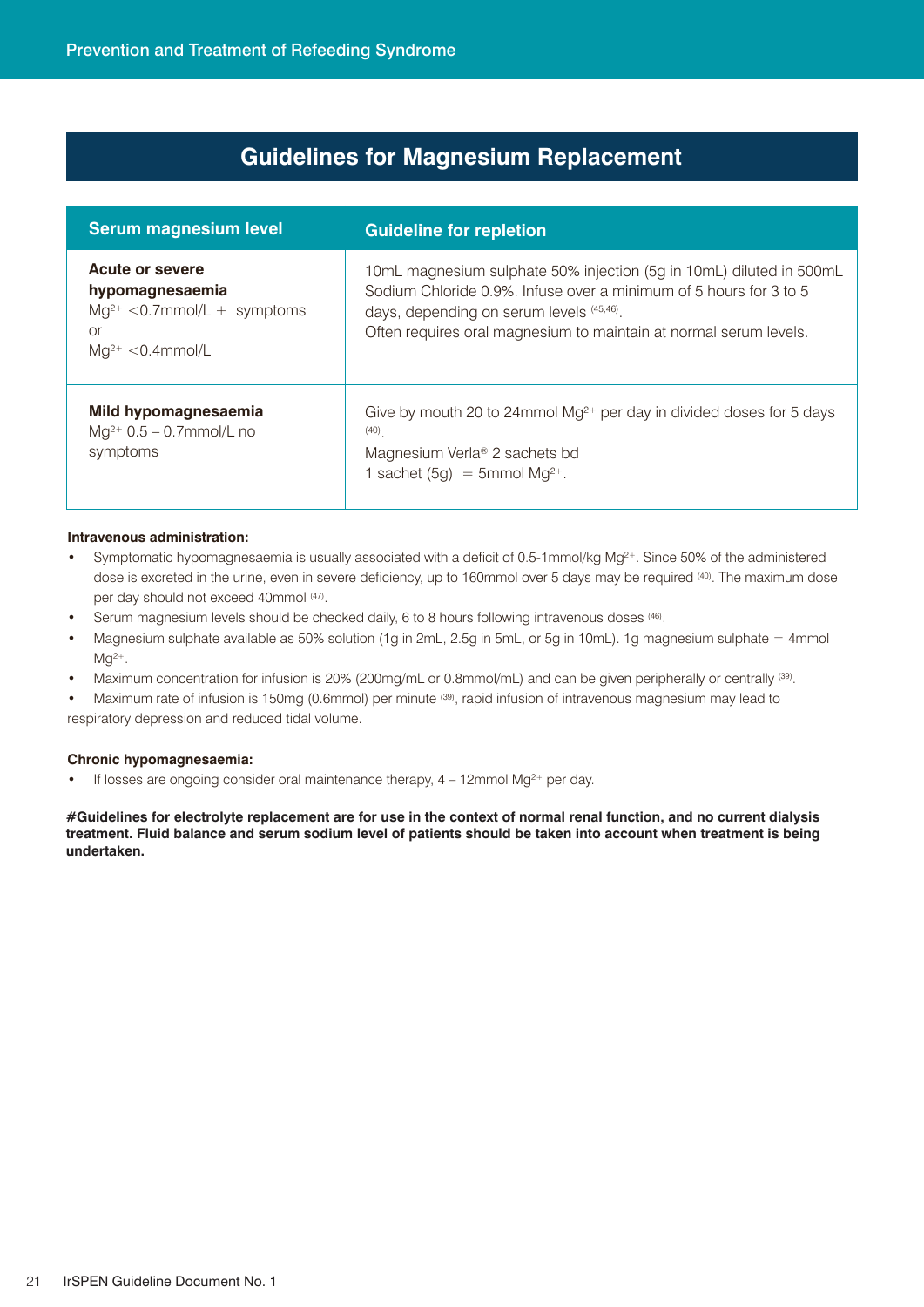### **Guidelines for Phosphate Replacement**

| Serum phosphate level                                   | <b>Guideline for repletion</b>                                                                                                                                                                                                                                                                                                                                                                                                                                                                                                                                                                                                                                                                                                                                                                                                                                                                                                       |
|---------------------------------------------------------|--------------------------------------------------------------------------------------------------------------------------------------------------------------------------------------------------------------------------------------------------------------------------------------------------------------------------------------------------------------------------------------------------------------------------------------------------------------------------------------------------------------------------------------------------------------------------------------------------------------------------------------------------------------------------------------------------------------------------------------------------------------------------------------------------------------------------------------------------------------------------------------------------------------------------------------|
| Severe hypophosphataemia<br>with refeeding syndrome     | Intravenous therapy<br>50mmol PO <sub>43</sub> - over 6 - 12 hours. (i.e. Phosphate Polyfusor®) <sup>(48)</sup>                                                                                                                                                                                                                                                                                                                                                                                                                                                                                                                                                                                                                                                                                                                                                                                                                      |
| <b>Severe deficit</b><br>$PO43-C.4mmol/L$               | Intravenous replacement via peripheral line.<br>1. Calculate phosphate requirement of 0.16mmol/kg <sup>(49)</sup> and administer over 6 hours in<br>patients who are unwell or have multiple risk factors for hypophosphataemia. e.g. in<br>70kg patient, give 20mL potassium phosphate or sodium phosphate injection diluted<br>in 500mL Sodium Chloride 0.9% or Glucose 5% over 6 hours (39).<br>2. In critically unwell patients, increase to 0.24mmol/kg (50) over 6 hours. e.g. in 70kg<br>critically ill patient, give 28mL sodium phosphate injection diluted in 500mL Sodium<br>Chloride 0.9% or Glucose 5% over 6 hours (39).<br>3. Recheck serum phosphate after 6 - 12 hours following infusion and repeat if<br>necessary. Maximum of 50mmol PO <sub>4</sub> 3 in 24 hours (48).<br>4. Check serum phosphate levels daily for 48 hours following infusion.<br>5. Stop infusions when serum phosphate levels > 0.8mmol/L. |
| <b>Moderate deficit</b><br>$PO_4^3 = 0.41 - 0.6$ mmol/L | Intravenous replacement via peripheral line.<br>1. Calculate phosphate requirement of 0.08mmol/kg <sup>(49)</sup> over 6 hours in patients who<br>are unwell or have multiple risk factors for hypophosphataemia. e.g. in 70kg patient,<br>give 10mL of potassium phosphate or sodium phosphate injection diluted in 500mL<br>Sodium Chloride 0.9% or Glucose 5% over 6 hours.<br>2. Recheck serum phosphate after 6 - 12 hours following infusion and repeat if<br>necessary. Maximum of 50mmol PO <sub>4</sub> 3- in 24 hours (48).<br>3. Check serum phosphate levels daily for 48 hours following infusion.<br>4. Stop infusions when serum phosphate level > 0.8mmol/L.                                                                                                                                                                                                                                                         |
| <b>Mild deficit</b><br>$PO43- = 0.61 - 0.79$ mmol/L     | Oral replacement therapy<br>1000mg phosphorus /day (32.2mmol/day)<br>Phosphate -Sandoz <sup>®</sup> 1 tablet bd can go up to 6 tablets daily in divided<br>doses $(40)$ .                                                                                                                                                                                                                                                                                                                                                                                                                                                                                                                                                                                                                                                                                                                                                            |

#### **Intravenous solutions containing phosphate:**

#### **a) Phosphate Polyfusor® (Fresenius Kabi ®) (48)**

50mmol PO $_4^3$ , 9.5mmol K+ and 81mmol Na+ in 500mL solution.

**b) Potassium phosphate injection (B.Braun®) (51)** One 20mL ampoule has 20mmol K and 12mmol PO<sub>4</sub><sup>3</sup>. Must be diluted and administered as per hospital guidelines for Strong Potassium Solutions (34).

**c) Sodium Phosphate injection (B.Braun®) (52)** One 20mL ampoule has 20mmol Na and 12mmol PO $_4$ <sup>3-</sup>.

#### **Oral phosphate**

#### **• Phosphate-Sandoz® :**

16mmol Phosphate per tablet, (20mmol sodium and 3mmol potassium per tablet) (40) .

#### **Cautions (48)**

- Excessive doses of phosphates may cause hypocalcaemia and metastatic calcification.
- I.V. phosphate must not be given to a patient who is hypercalcaemic (due to potential for intravascular precipitation).
- I.V. phosphate therapy may cause arrhythmias and hypotension and is related to rate of administration. For faster administration in general ward areas, ECG monitoring is essential.
- Avoid mixing phosphate injections with infusion solutions containing calcium as there is a high risk of precipitation.
- A total maximum daily dose of 50mmol phosphate should not be exceeded.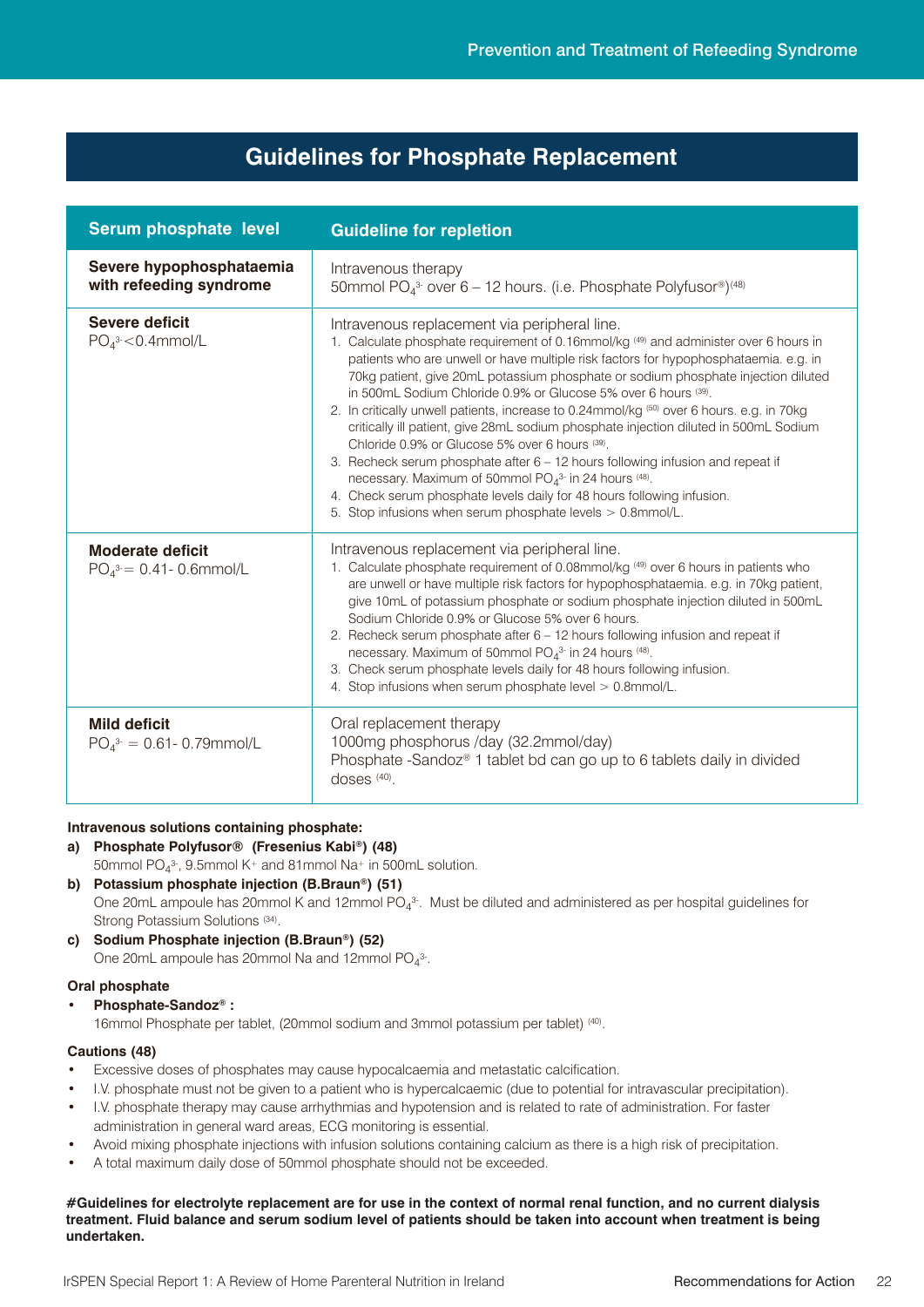### Appendix 3: Sample Audit Tool

| Aim                                       | To identify the incidence and risk of refeeding syndrome among admitted<br>patients at secondary and tertiary care centres.<br>To analyse local practices and adherence to NICE guideline.                                                                                                                                                                                                                                                                                                                                                                                                                                                                                                                                                                                         |  |
|-------------------------------------------|------------------------------------------------------------------------------------------------------------------------------------------------------------------------------------------------------------------------------------------------------------------------------------------------------------------------------------------------------------------------------------------------------------------------------------------------------------------------------------------------------------------------------------------------------------------------------------------------------------------------------------------------------------------------------------------------------------------------------------------------------------------------------------|--|
| <b>Standards</b>                          | Local practice should be benchmarked against accepted guidelines<br>such as the IrSPEN guidelines for the identification of patients at high<br>risk of refeeding syndrome or the NICE Guidelines CG32.                                                                                                                                                                                                                                                                                                                                                                                                                                                                                                                                                                            |  |
| <b>Methodology</b>                        | Following submission and clearance by the clinical governance<br>committees, acutely admitted patient notes are reviewed to document<br>the risk of refeeding syndrome based on clinical history, drug history,<br>examination, and Body Mass Index (BMI). The patient population should<br>be representative of the inpatient group as a whole, including medical<br>and surgical patients. Patients should be categorised according to<br>presence of risk factors. Serum electrolyte analysis should be recorded,<br>and thiamine prescription noted. Patient outcomes should be noted. We<br>recommend the inclusion of approximately 100 patients admitted over a<br>minimum of 5 days to achieve a representative sample of medical<br>practices and the patient population. |  |
| <b>Results</b>                            | Results should include the percentage of admitted patients at risk of<br>refeeding syndrome according to the guidelines. Results should also<br>address whether their serum electrolytes were assessed, and if thiamine<br>and micronutrients were prescribed. Where recorded, the proportion of<br>at risk patients referred for dietitian review should be noted, and finally,<br>the percentage of patients who developed refeeding syndrome and<br>their outcomes should be published.                                                                                                                                                                                                                                                                                         |  |
| <b>Conclusion</b>                         | Conclusion should identify areas needing improvement in order to<br>comply with best practice.                                                                                                                                                                                                                                                                                                                                                                                                                                                                                                                                                                                                                                                                                     |  |
| <b>Recommendations</b><br>and Action Plan | In addition to guidelines for the identification of patients at risk of<br>refeeding syndrome, we advise that local service providers consider<br>implementing of guidelines for electrolyte repletion to maximise patient<br>benefits.                                                                                                                                                                                                                                                                                                                                                                                                                                                                                                                                            |  |
| <b>Re-audit</b>                           | Analysis of the effect of guideline implementation and identification of<br>any further deficiencies to be addressed. Further recommendations may<br>be made based on findings.                                                                                                                                                                                                                                                                                                                                                                                                                                                                                                                                                                                                    |  |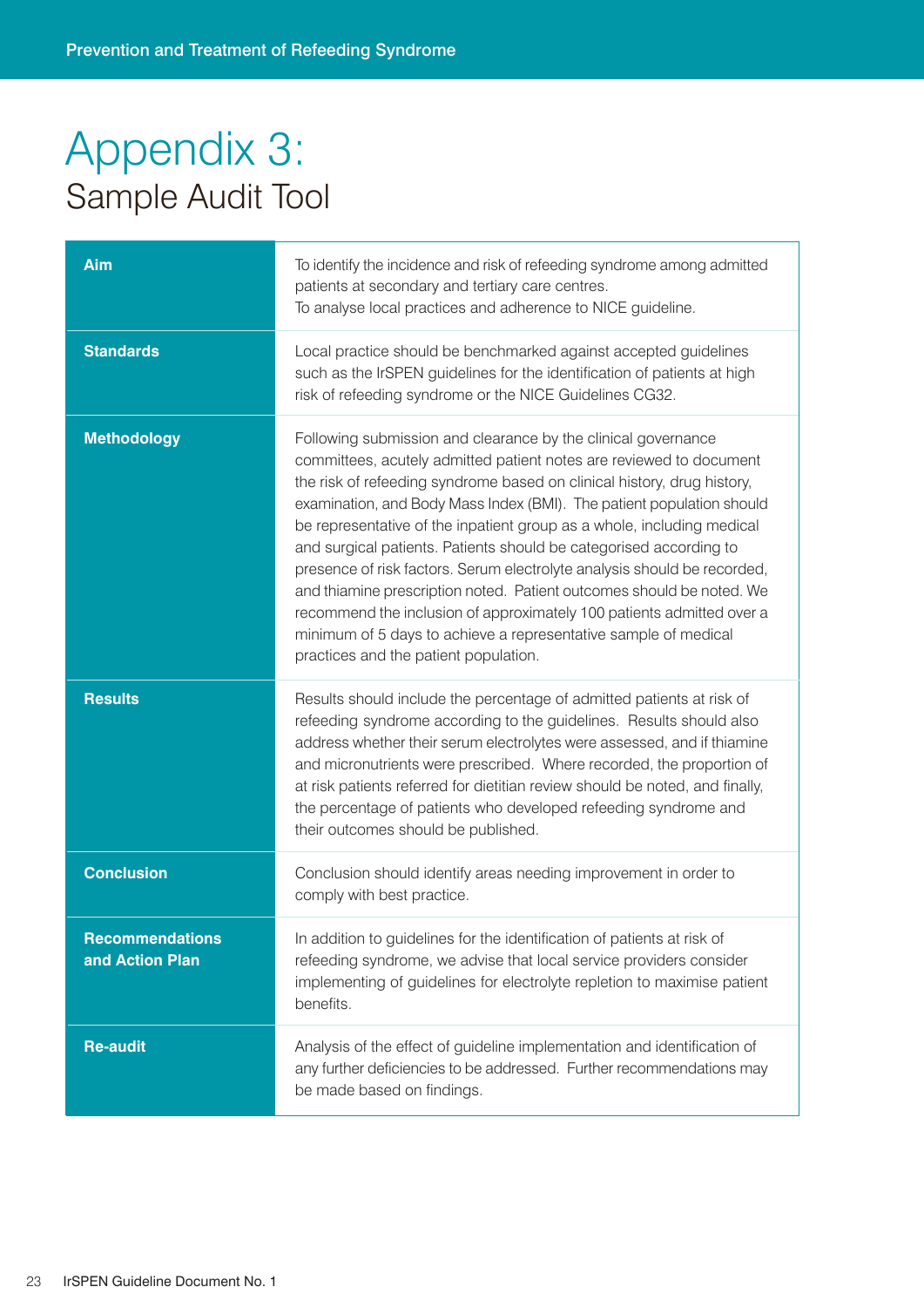### **References**

- 1. Mehanna, H. M., Moledina, J., and Travis, J. Refeeding syndrome: what it is, and how to prevent and treat it BMJ. 2008; 336, 1495-1498.
- 2. Rice N, Normand C. The cost associated with disease related malnutrition in Ireland. JPHN 2012;15(10):1966- 1972.
- 3. Stop disease-related malnutrition and diseases due to malnutrition. Final declaration, Prague June 2009, http://www.senpe.com/DOCS/PRAGA/Declaration\_Prague\_2009.pdf
- 4. NICE. (2006) Guideline for the Management of Refeeding Syndrome (Adults) 2nd edition. (Excellence, N. I. f. H. a. C. ed., NHS Foundation Trust
- 5. Johansson, U., Rasmussen, H. H., Mowe, M., and Staun, M. Clinical nutrition in medical gastroenterology: Room for improvement. Clinical Nutrition. 2009; 28, 129-133.
- 6. Lindorff-Larsen, K, Rasmussen, HH, Kondrup, J, Staun, M & Ladefoged, K. Management and perception of hospital under-nutrition - a positive change among Danish doctors and nurses. Clinical Nutrition. 2007; 26(3):371- 378.
- 7. Schneider, P. J. Nutrition Support Teams: An Evidence-Based Practice. Nutrition in Clinical Practice. 2006; 21: 62- 67.
- 8. Heimburger, D. C., and Consortium, I. P. N. E. Physician-nutrition-specialist track: if we build it, will they come? The American Journal of Clinical Nutrition. 2000; 71: 1048-1053.
- 9. Tresley, J., and Sheehan, P. M. Refeeding Syndrome: Recognition Is the Key to Prevention and Management. Journal of the American Dietetic Association. 2008; 108: 2105-2108.
- 10. Gaasbeek, A., and Meinders, A. E. Hypophosphatemia: an update on its etiology and treatment. The American Journal of Medicine. 2005; 118:1094-1101.
- 11. Crook, M. A., Hally, V., and Panteli, J. V. The importance of the refeeding syndrome. Nutrition. 2001; 17: 632-637.
- 12. Boateng, A. A., Sriram, K., Meguid, M. M., and Crook, M. Refeeding syndrome: treatment considerations based on collective analysis of literature case reports. Nutrition. 2010; 26: 156-167.
- 13. Amanzadeh, J., and Reilly, R. F. Hypophosphatemia: An Evidence-Based Approach to its Clinical Consequences and Management. Nat Clin Pract Neph. 2006; 2:136-148.
- 14. Gault, M. H., Dixon, M. E., Doyle, M., and Cohen, W. M. Hypernatremia, azotemia, and dehydration due to highprotein tube feeding. Ann Intern Med. 1968 Apr; 68(4):778–791.
- 15. Klein, S. A primer of nutritional support for gastroenterologists. Gastroenterology. 2002; 122: 1677-1687.
- 16. Manzanares, W., and Hardy, G. Thiamine supplementation in the critically ill. Current Opinion in Clinical Nutrition & Metabolic Care. 2011; 14: 610-617.
- 17. Cruickshank, A. M., Telfer, A. B. M., and Shenkin, A. Thiamine deficiency in the critically ill. Intensive Care Med 1988; 14: 384-387.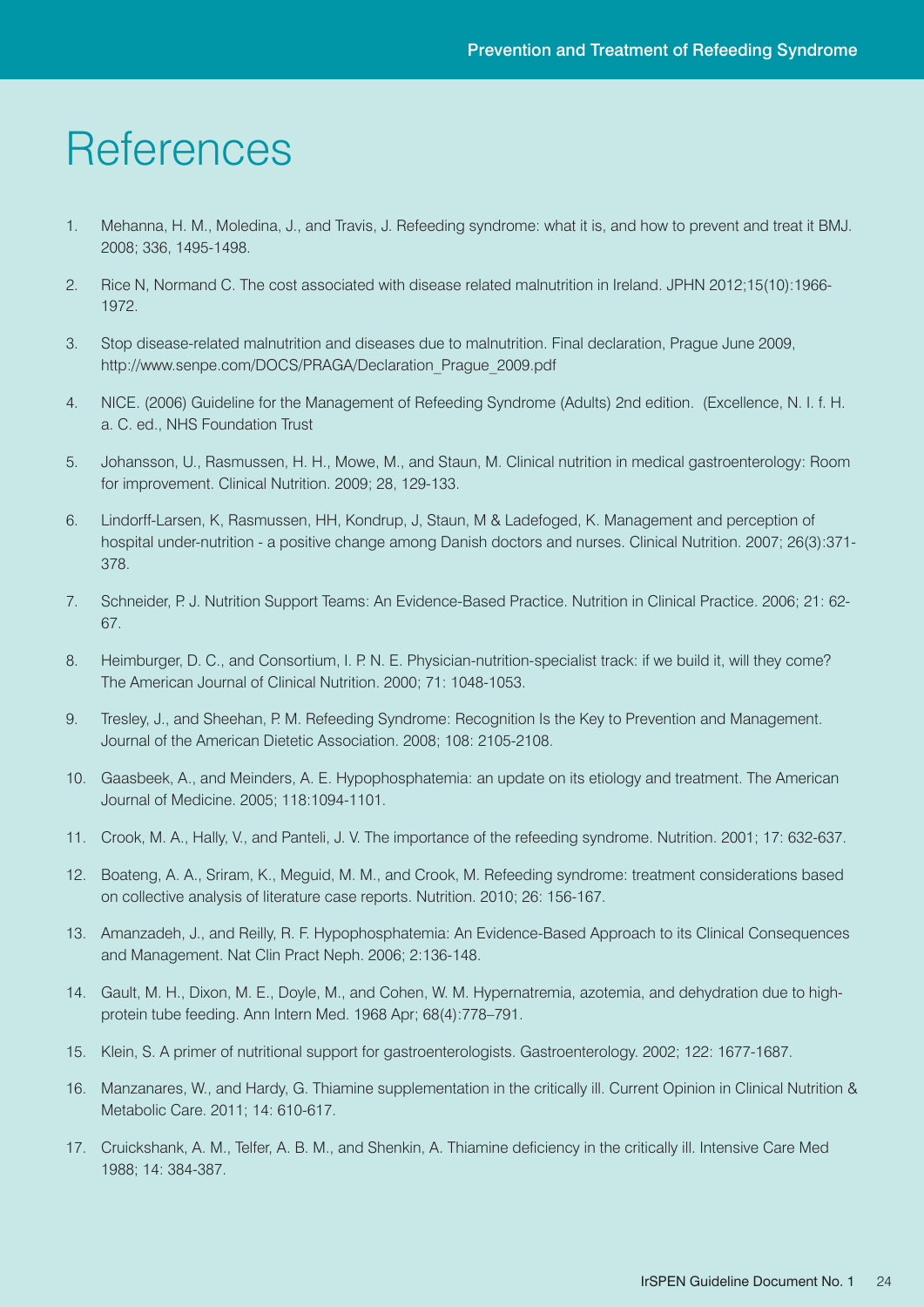### References contd.

- 18. Mehler, P. S., Winkelman, A. B., Andersen, D. M., and Gaudiani, J. L. Nutritional rehabilitation: practical guidelines for refeeding the anorectic patient. J Nutr Metab. 2010; Volume 2010, Article ID 625782.
- 19. Goldberg, S. J., Comerci, G. D., and Feldman, L. Cardiac output and regional myocardial contraction in anorexia nervosa. Journal of Adolescent Health Care. 1988; 9:15-21.
- 20. Greenlee, M., Wingo, C. S., McDonough, A. A., Young, J.-H., and Kone, B. C. Narrative review: evolving concepts in potassium homeostasis and hypokalemia. Annals of Internal Medicine. 2009; 150: 619-625.
- 21. Whang, R., Hampton, E., and Whang, D. Magnesium homeostasis and clinical disorders of magnesium deficiency. The Annals of Pharmacotherapy. 1994; 28: 220-226.
- 22. Bugg, N. C., and Jones, J. A. Hypophosphataemia. Pathophysiology, effects and management on the intensive care unit. Anaesthesia. 1998; 53: 895-902.
- 23. Vetter, T., and Lohse, M. J. Magnesium and the parathyroid. Current Opinion in Nephrology and Hypertension. 2002; 11: 403-410.
- 24. Marik PE, Bedigian MK. Refeeding hypophosphatemia in critically ill patients in an intensive care unit. A prospective study. Archives of Surgery. 1996; 131: 1043-1047.
- 25. Boland K, O'Hanlon C, Flynn S, Corrigan G, Solanki D, Murray FE. (2013). The identification of acutely admitted patients at risk of refeeding syndrome. in pending submission
- 26. ESPEN. Basics in Clinical Nutrition. Fourth edition. Galen, Prague, 2011, pp 21-22.
- 27. Jensen GL, Mirtallo J, Compher C, et al. Adult starvation and disease-related malnutrition: A proposal for etiologybased diagnosis in the clinical practice setting from the International Consensus Guideline Committee. Clin Nutr 2010;29:151-153.
- 28. Ljungqvist O, de Man F. Under-nutrition a major health problem in Europe. Nutr Hosp 2009; 24(3):368 370.
- 29. BAPEN Nutrition Screening Week 2010 and 2011 http://www.bapen.org.uk/screening-for-malnutrition/nutritionscreening-week/nsw-reports/nsw11. Accessed August 22nd 2013.
- 30. Marinella, M. A. Refeeding syndrome in cancer patients. Int J Clin Pract. 2008; 62: 460-465.
- 31. Marinella, M. A. Refeeding syndrome and hypophosphatemia. J Intensive Care Med. 2005; 20: 155-159.
- 32. Mehanna, H., Nankivell, P., Moledina, J., and Travis, J. Refeeding syndrome--awareness, prevention and management. Head & Neck Oncology. 2009: Jan 26;1:4.
- 33. Mason, E. E. Starvation injury after gastric reduction for obesity. World J. Surg. 1998; 22: 1002-1007.
- 34. NICE Quality Standard for nutrition support in adults. QS24 issued November 2012. www.nice.org.uk/guidance/QS24. Accessed 22nd August 2013.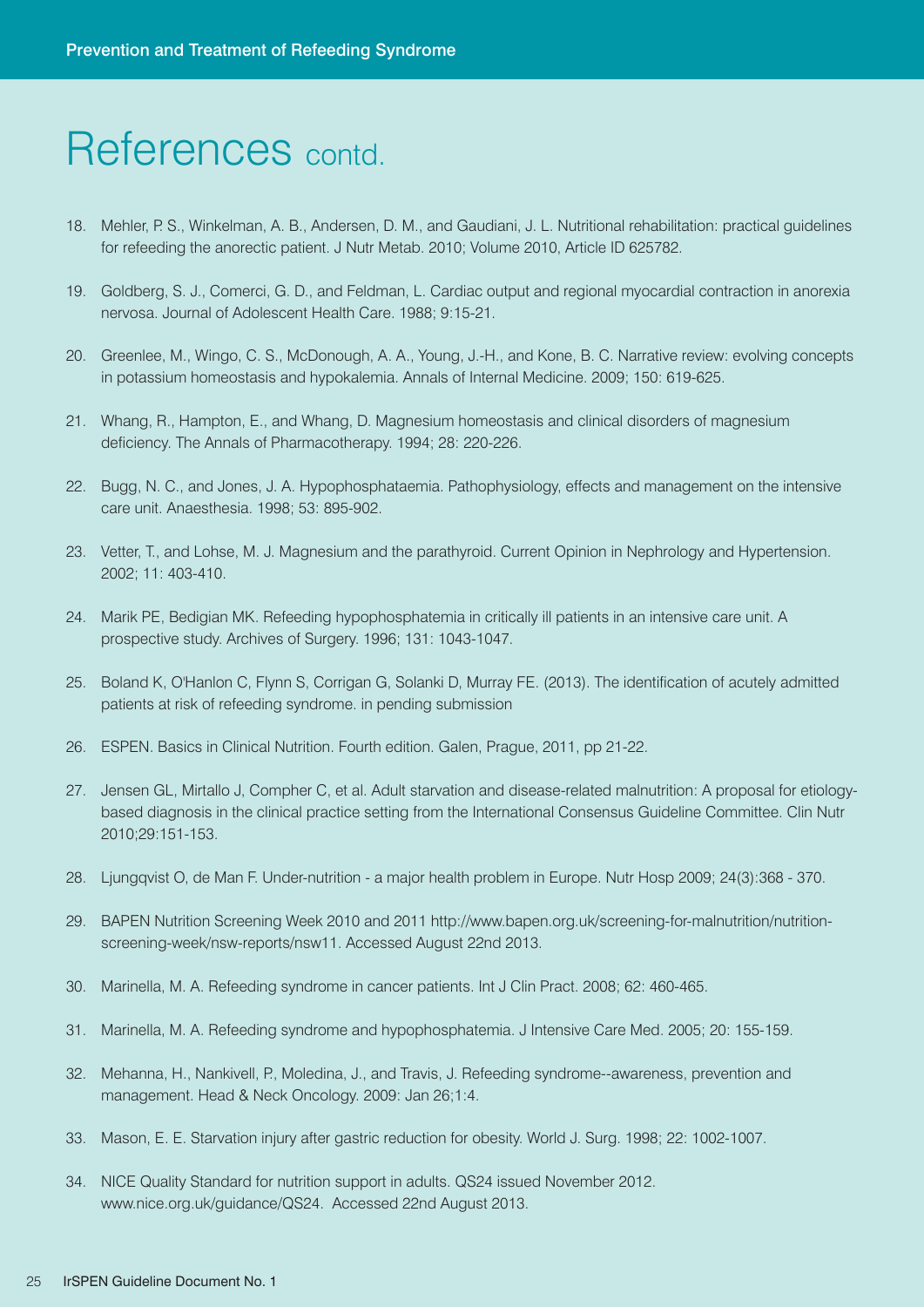### References contd.

- 35. Food and Nutritional Care in Hospitals. Guidelines for preventing under-nutrition in acute hospitals. Department of Health and Children, Ireland, 2009.
- 36. Lobo, D. N., Dube, M. G., Neal, K. R., Allison, S. P., and Rowlands, B. J. Peri-operative fluid and electrolyte management: a survey of consultant surgeons in the UK. Ann R Coll Surg Engl. 2002; 84: 156-160.
- 37. Geerse, D., Bindels, A., Kuiper, M., Roos, A., Spronk, P., and Schultz, M. Treatment of hypophosphatemia in the intensive care unit: a review. Critical Care; 2010: 14, R147.
- 38. Terlevich, A., Hearing, S. D., Woltersdorf, W. W., Smyth, C., Reid, D., McCullagh, E., Day, A., and Probert, C. S. J. Refeeding syndrome: effective and safe treatment with Phosphates Polyfusor. Alimentary Pharmacology & Therapeutics. 2003; 17: 1325-1329.
- 39. Injectable Medicines Guide (internet), NHS UK. (cited 2012). Available from http://www.injguide.nhs.uk
- 40. British National Formulary 62, Royal Pharmaceutical Society of Great Britain 2011
- 41. Gennari FJ, Hypokalaemia NEJM 1998;339(7):1201-8.
- 42. Bushinsky DA, Monk RD. Electrolyte quintet: Calcium. Lancet 1998; 352:306-11.
- 43. Dickerson RN. Guidelines for the intravenous management of hypophospataemia, hypomagnesiamia, hypokalaemia, and hypocalcaemia. Hospital Pharmacy 2001; 36(11):1201-8.
- 44. Cooper SM, Gittoes NJ. Diagnosis and management of hypocalcaemia. BMJ 2008; 336:1298-302.
- 45. Schultz NJ, Slaker RA. Electrolyte homoestasis. In: Dipius JT et al. Pharmacotherapy a physiological approach (4th ed). New York. McGraw Hill (1999).
- 46. Magnesium Sulfate. Drugpoints® Summary Drug Information. Micromedex® 2.0 Thomson Reuters (1974-2012).
- 47. Sweetman S. Martindale: The complete drug reference (36th ed.) London. Pharmaceutical Press (2009).
- 48. Phosphates as Polyfusor. Summary of Product Characteristics. Fresenius Kabi Limited. (04/2004).
- 49. Amanzadeh J, Reilly RF. Hypophosphataemia; An evidence-based approach to its consequences and management. Nat Clin Pract Nephrol 2006; 2(3):136-48.
- 50. Lentz RD, Brown DM, Kjellstrant CM. Treatment of severe hypophopataemia. An Intern Med 1978;89:941-944.
- 51. Potassium Phosphates Injection. Summary of Product Characteristics. B Braun Medical Limited. (November 1997).
- 52. Sodium Phosphate Braun. Summary of Product Characteristics. B Braun Melsugen AG. (December 1994).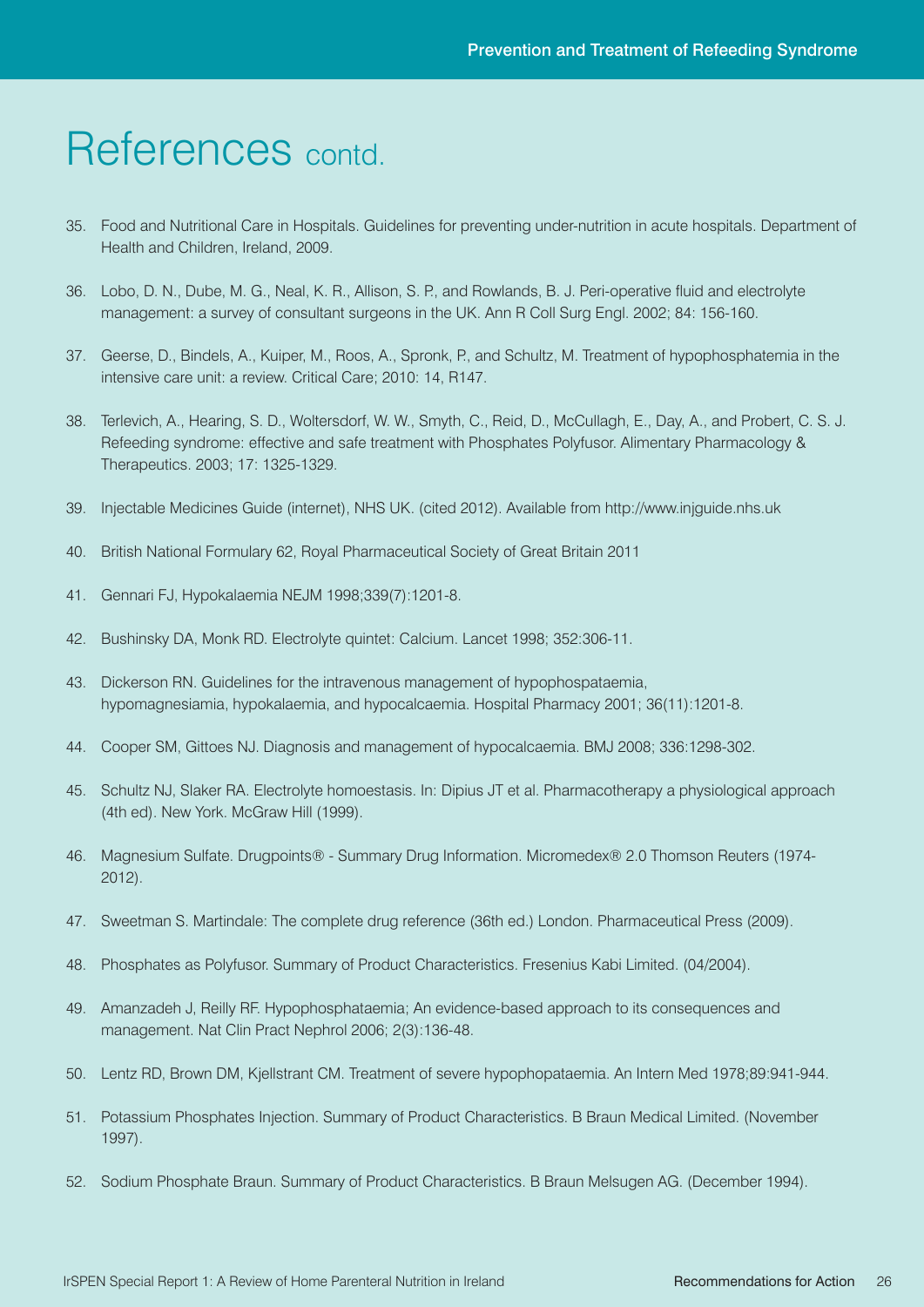# Acknowledgements

#### Authors on behalf of IrSPEN:

| Dr. Karen Boland | IrSPEN Management Committee, Gastroenterology Specialist Registrar,<br>St. Vincent's University Hospital, Dublin |
|------------------|------------------------------------------------------------------------------------------------------------------|
| Damodar Solanki  | Chief II Pharmacist, Beaumont Hospital, Dublin                                                                   |
| Carmel O'Hanlon  | IrSPEN Management Committee, Clinical Specialist Dietitian, Beaumont Hospital, Dublin                            |

#### We gratefully acknowledge the contribution of:

| Professor Frank Murray  | Consultant Gastroenterologist, Beaumont Hospital, Dublin             |
|-------------------------|----------------------------------------------------------------------|
| Professor John Reynolds | IrSPEN Chairman, Consultant Surgeon, St. James's Hospital, Dublin    |
| <b>Julie Dowsett</b>    | Senior Dietitian                                                     |
| Marie Hennigan          | Nursing Continuing Education Co-ordinator, Beaumont Hospital, Dublin |
| Paula O'Connor          | Dietitian Manager, Beaumont Hospital, Dublin                         |
| Grainne Corrigan        | Dietitian, Beaumont Hospital, Dublin                                 |
| Niamh Rice              | <b>IrSPEN Director</b>                                               |

#### We gratefully acknowledge the support of:

Irish Society of Gastroenterologists (ISG) Irish Nutrition and Dietetic Institute (INDI) Irish Society for Clinical Nutrition and Metabolism (IrSPEN) Management Committee Hospital Pharmacists Association of Ireland (HPAI)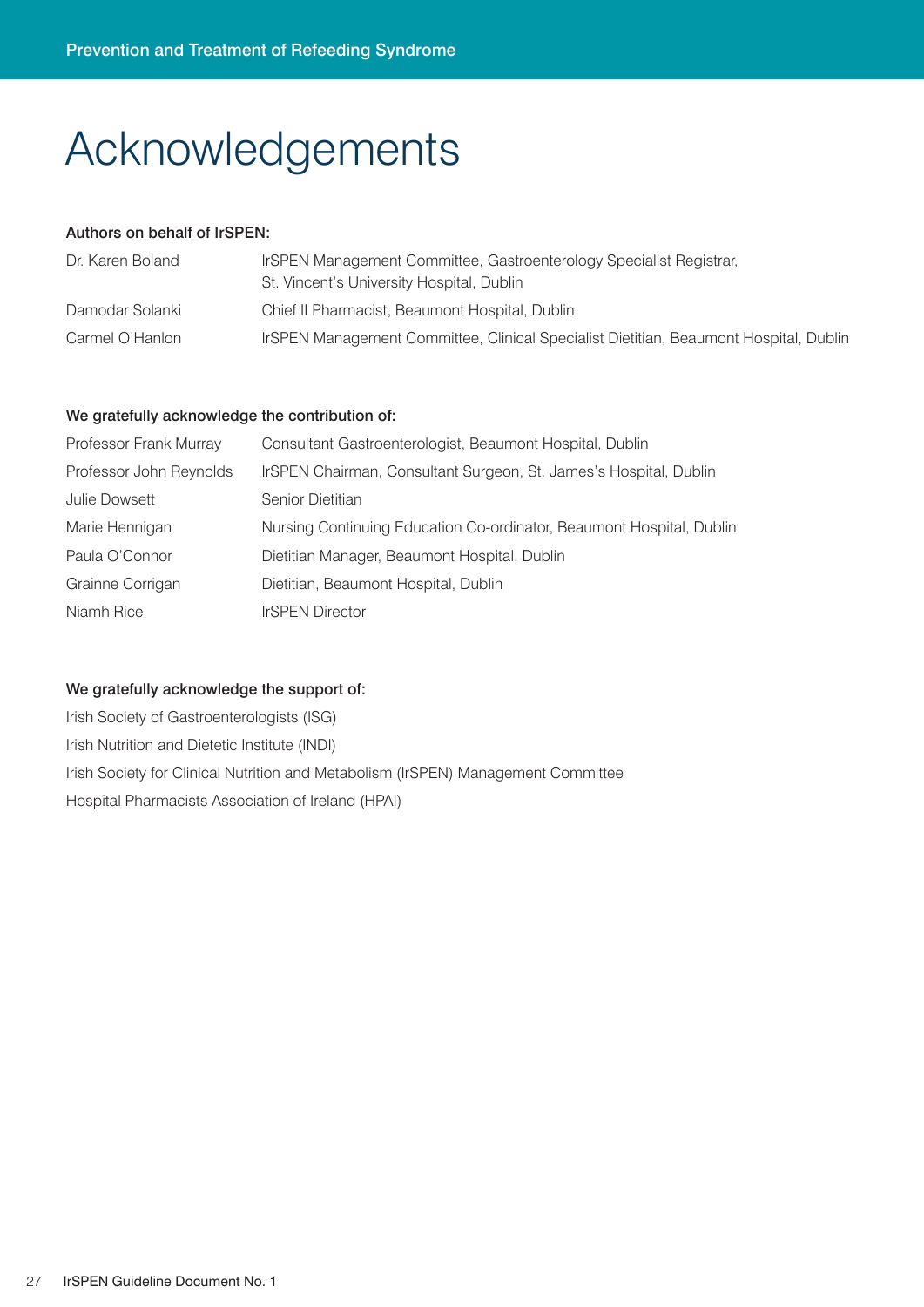### **Notes**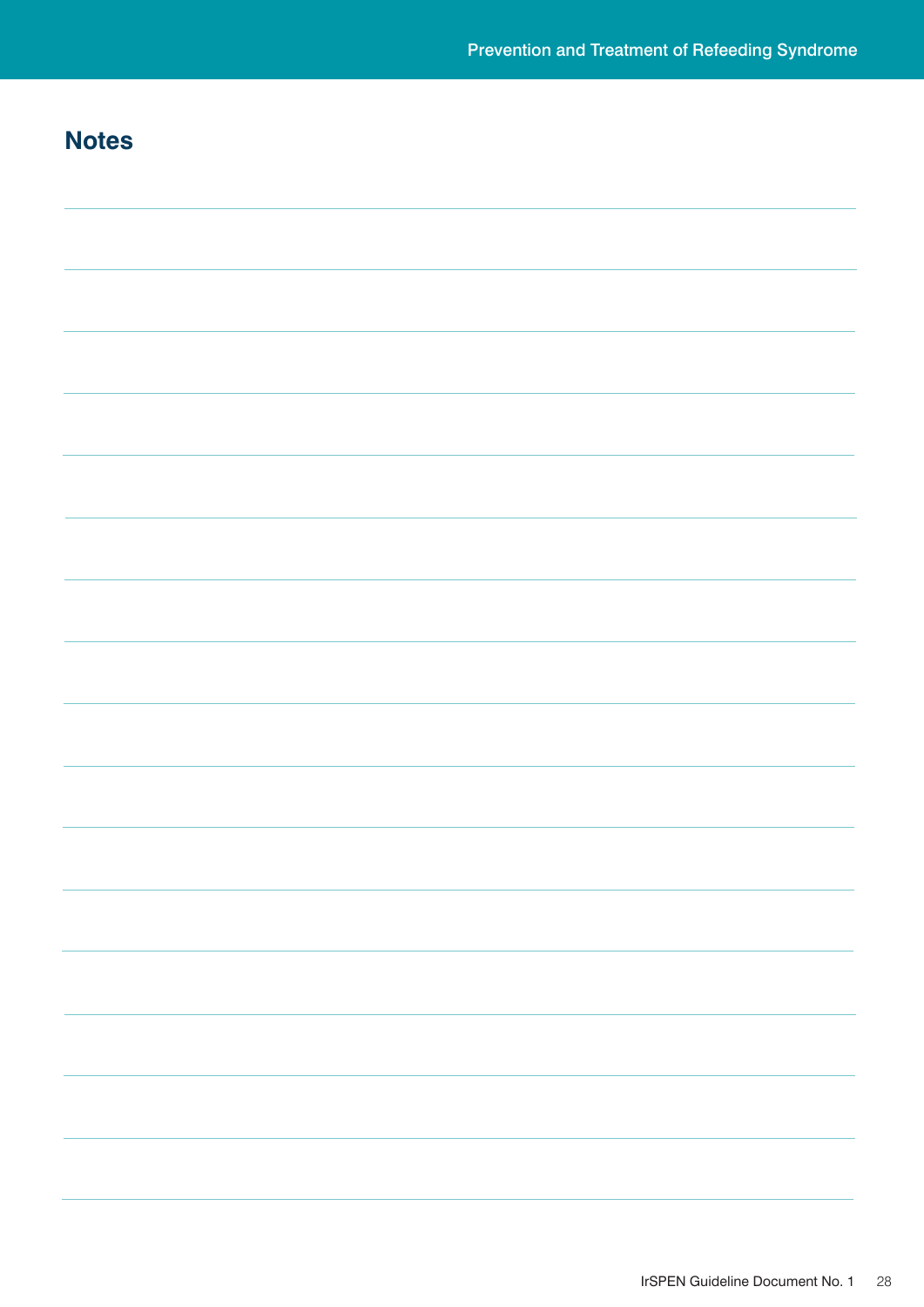### **Notes**